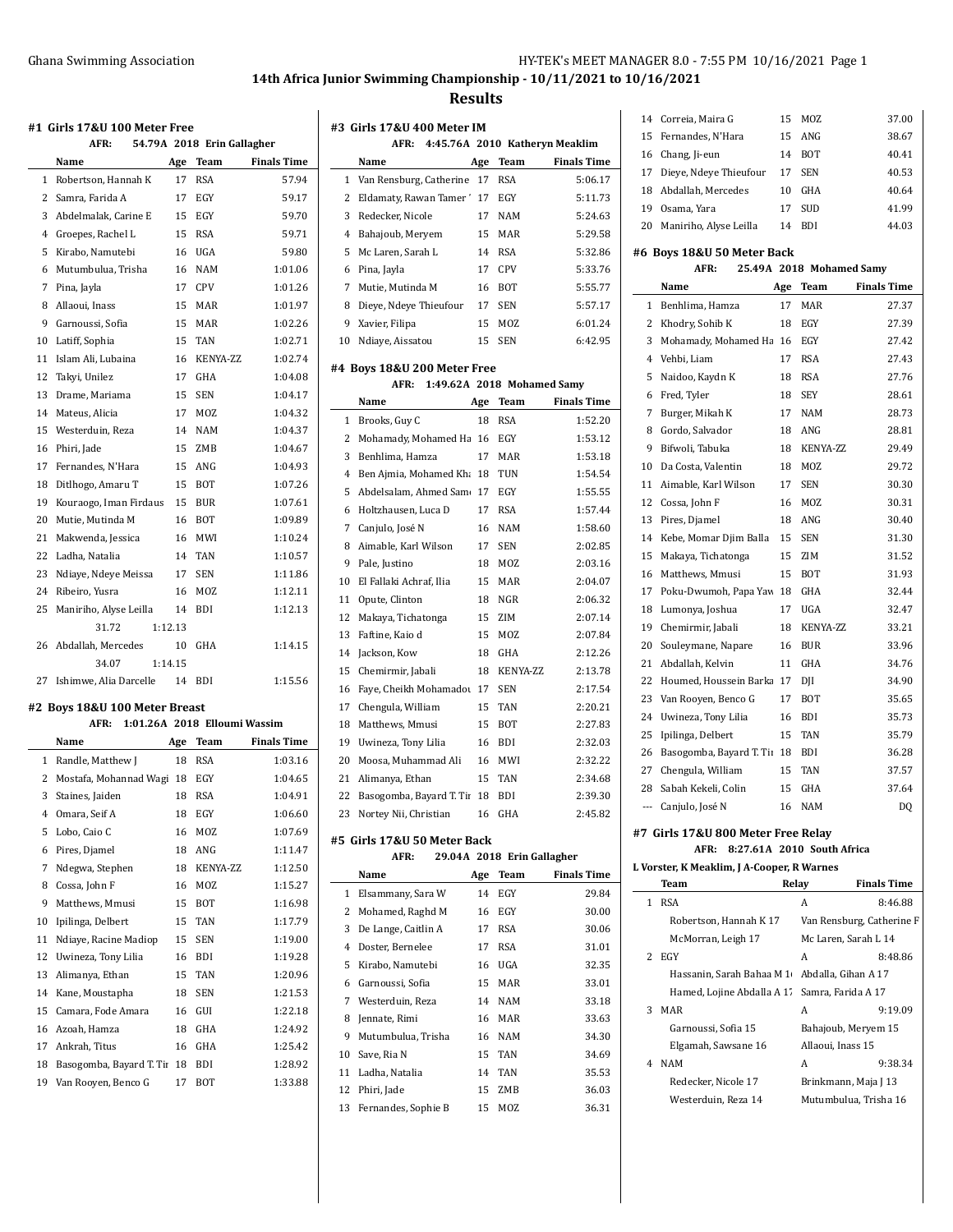# **14th Africa Junior Swimming Championship - 10/11/2021 to 10/16/2021**

**Results**

 $\overline{1}$ 

|    | (#7 Girls 17&U 800 Meter Free Relay) |                           |                   |                           |  |  |
|----|--------------------------------------|---------------------------|-------------------|---------------------------|--|--|
| 5. | M07.                                 |                           | А                 | 10:17.05                  |  |  |
|    | Fernandes, Sophie B 15               |                           |                   | Correia, Maira G 15       |  |  |
|    | Xavier, Filipa 15                    |                           | Ribeiro, Yusra 16 |                           |  |  |
|    | 6 SEN                                |                           | A                 | 10:36.89                  |  |  |
|    | Drame, Mariama 15                    |                           |                   | Dieye, Ndeye Thieufour 17 |  |  |
|    | Ndiaye, Ndeye Meissa 17              |                           |                   | Ndiaye, Aissatou 15       |  |  |
| 7  | <b>BOT</b>                           |                           | A                 | 11:01.80                  |  |  |
|    | Mutie, Mutinda M 16                  |                           | Chang, Ji-eun 14  |                           |  |  |
|    | Khama, Warona 15                     |                           |                   | Ditlhogo, Amaru T 15      |  |  |
|    | #8 Boys 18&U 100 Meter Fly<br>AFR:   | 52.49A 2008 Jason Dunford |                   |                           |  |  |
|    | Name                                 | Age                       | Team              | <b>Finals Time</b>        |  |  |
| 1  | Brooks. Guv C                        | 18                        | RSA               | 54.33                     |  |  |

| 1  | Brooks, Guy C<br>18            | 54.33<br>RSA          |
|----|--------------------------------|-----------------------|
|    | 25.52<br>54.33                 |                       |
| 2  | Khodry, Sohib K<br>18          | EGY<br>54.73          |
|    | 25.40<br>54.73                 |                       |
| 3  | Ndegwa, Stephen<br>18          | KENYA-ZZ<br>56.60     |
|    | 26.07<br>56.60                 |                       |
| 4  | Mohamed, Ahmed Tarek 17        | 56.61<br>EGY          |
|    | 26.12<br>56.61                 |                       |
| 5  | Gordo, Salvador<br>18          | ANG<br>56.72          |
|    | 26.67<br>56.72                 |                       |
| 6  | Lawrence, Matthew<br>18        | 56.74<br>MOZ          |
|    | 26.03<br>56.74                 |                       |
| 7  | 18<br>Naidoo, Kaydn K          | <b>RSA</b><br>57.09   |
| 8  | Canjulo, José N<br>16          | <b>NAM</b><br>58.03   |
|    | 58.03<br>26.84                 |                       |
| 9  | Burger, Mikah K<br>17          | 58.69<br><b>NAM</b>   |
|    | 27.03<br>58.69                 |                       |
|    | 10 Ossai, Chukwunalu<br>17     | 1:00.20<br><b>NGR</b> |
|    | 28.58<br>1:00.20               |                       |
| 11 | Makaya, Tichatonga<br>15       | 1:00.29<br>ZIM        |
|    | 28.22<br>1:00.29               |                       |
|    | 12 Aimable, Karl Wilson 17     | 1:02.57<br><b>SEN</b> |
|    | 28.20<br>1:02.57               |                       |
| 13 | Chemirmir, Jabali<br>18        | KENYA-ZZ<br>1:05.95   |
|    | 1:05.95<br>29.21               |                       |
|    | 14 Steven, Magera<br>16        | 1:06.26<br><b>UGA</b> |
|    | 15 Van Rooyen, Benco G<br>17   | 1:06.78<br><b>BOT</b> |
|    | 1:06.78<br>29.85               |                       |
| 16 | Uwineza, Tony Lilia<br>16      | 1:07.54<br><b>BDI</b> |
|    | 31.16<br>1:07.54               |                       |
| 17 | Poku-Dwumoh, Papa Yaw 18       | 1:08.36<br>GHA        |
|    | 1:08.36<br>30.74               |                       |
| 18 | Diallo, Elhadj N'Gnane 18      | GUI<br>1:08.85        |
|    | 31.11<br>1:08.85               |                       |
| 19 | Kebe, Momar Djim Balla 15      | 1:09.23<br><b>SEN</b> |
|    | 30.07<br>1:09.23               |                       |
|    | 20 Souleymane, Napare<br>16    | 1:09.60<br><b>BUR</b> |
|    | 29.33<br>1:09.60               |                       |
| 21 | Matthews, Mmusi<br>15          | 1:10.95<br><b>BOT</b> |
|    | 29.56<br>1:10.95               |                       |
|    | 22 Basogomba, Bayard T. Tii 18 | 1:12.13<br><b>BDI</b> |
|    | 32.34<br>1:12.13               |                       |

|    | 23 Chengula, William                                             |         | 15 TAN      | 1:13.34            |
|----|------------------------------------------------------------------|---------|-------------|--------------------|
|    | 34.22                                                            | 1:13.34 |             |                    |
|    | 24 Ipilinga, Delbert                                             | 15 TAN  |             | 1:16.11            |
|    | 34.01                                                            | 1:16.11 |             |                    |
|    | 25 Abdallah, Kelvin                                              | 11 GHA  |             | 1:16.29            |
|    | 34.93                                                            | 1:16.29 |             |                    |
|    | 26 Moosa, Muhammad Ali 16 MWI                                    |         |             | 1:19.93            |
|    | 34.76 1:19.93                                                    |         |             |                    |
|    | 27 Ankrah, Titus                                                 | 16 GHA  |             | 1:22.80            |
|    | #9 Girls 17&U 200 Meter Free                                     |         |             |                    |
|    | AFR: 2:01.92A 2006 Leone Vorster                                 |         |             |                    |
|    | Name Age Team Finals Time                                        |         |             |                    |
|    | 1 Robertson, Hannah K                                            |         | 17 RSA      | 2:06.12            |
|    | 28.96                                                            | 2:06.12 |             |                    |
|    | 2 McMorran, Leigh<br>29.50 2:07.19                               |         | 17 RSA      | 2:07.19            |
|    | 3 Abdalla, Gihan A                                               | 17 EGY  |             | 2:09.39            |
|    | 4 Hassanin, Sarah Bahaa M 16 EGY                                 |         |             | 2:09.79            |
|    | 30.13                                                            | 2:09.79 |             |                    |
|    | 5 Allaoui, Inass                                                 |         | 15 MAR      | 2:14.35            |
|    | 30.85                                                            | 2:14.35 |             |                    |
| 6  | Garnoussi, Sofia                                                 |         | 15 MAR      | 2:14.78            |
|    | 30.83                                                            | 2:14.78 |             |                    |
| 7  | Islam Ali, Lubaina                                               |         | 16 KENYA-ZZ | 2:16.19            |
|    | 30.58                                                            | 2:16.19 |             |                    |
| 8  | Redecker, Nicole                                                 |         | 17 NAM      | 2:19.77            |
|    | 31.32                                                            | 2:19.77 |             |                    |
|    | 9 Santos, Rafaela                                                | 17      | ANG         | 2:21.81            |
|    | 10 Mateus, Alicia                                                | 17      | MOZ         | 2:22.75            |
|    | 33.05                                                            | 2:22.75 |             | 2:23.16            |
|    | 11 Mutumbulua, Trisha 16 NAM<br>30.39                            | 2:23.16 |             |                    |
|    | 12 Drame, Mariama                                                | 15      | <b>SEN</b>  | 2:24.13            |
|    | 32.14                                                            | 2:24.13 |             |                    |
|    | 13 Ladha, Natalia                                                | 14      | TAN         | 2:27.03            |
|    | 33.19                                                            | 2:27.03 |             |                    |
|    | 14 Ditlhogo, Amaru T                                             |         | 15 BOT      | 2:27.93            |
|    | 33.27                                                            | 2:27.93 |             |                    |
|    | 15 Kouraogo, Iman Firdaus 15 BUR                                 |         |             | 2:30.40            |
|    | 32.49 2:30.40                                                    |         |             |                    |
| 16 | Save, Ria N                                                      | 15      | TAN         | 2:30.62            |
|    | 33.68 2:30.62                                                    |         |             |                    |
| 17 | Correia, Maira G<br>35.54                                        | 2:38.70 | 15 MOZ      | 2:38.70            |
| 18 | Ndiaye, Aissatou                                                 | 15      | <b>SEN</b>  | 2:39.49            |
|    | 35.02                                                            | 2:39.49 |             |                    |
|    | 19 Maniriho, Alyse Leilla 14 BDI                                 |         |             | 2:55.08            |
|    | 20 Ishimwe, Alia Darcelle 14                                     |         | <b>BDI</b>  | 2:57.90            |
|    | 40.09 2:57.90                                                    |         |             |                    |
|    |                                                                  |         |             |                    |
|    | #10 Boys 18&U 400 Meter IM<br>AFR: 4:21.06A 2010 Jay Cee Thomson |         |             |                    |
|    | Name                                                             |         |             | <b>Finals Time</b> |
| 1  | Randle, Matthew J                                                | 18      | RSA         | 4:39.88            |
|    | 29.30                                                            | 4.39.88 |             |                    |
| 2  | Benhlima, Hamza                                                  |         | 17 MAR      | 4:45.37            |
|    | 28.92 4:45.37                                                    |         |             |                    |

| 3 | Eaton, Jarden D                 |         | 16 RSA | 4:52.56 |
|---|---------------------------------|---------|--------|---------|
| 4 | Faftine, Kaio d                 |         | 15 MOZ | 5:03.53 |
|   | 31.27                           | 5:03.53 |        |         |
|   | 5 Kebe, Momar Djim Balla 15 SEN |         |        | 5.4422  |
|   | 33.94                           | 5:44.22 |        |         |
|   | --- Mohamed, Ahmed Tarek 17 EGY |         |        | DO      |
|   | 29.03                           | DO      |        |         |
|   |                                 |         |        |         |

# **#11 Girls 17&U 200 Meter Breast**

|  | AFR: 2:32.16A 2010 Sarra Lajnef |  |  |  |
|--|---------------------------------|--|--|--|
|--|---------------------------------|--|--|--|

|                | Name                          | Age            | <b>Team</b> | <b>Finals Time</b> |
|----------------|-------------------------------|----------------|-------------|--------------------|
| $\mathbf{1}$   | Van Rensburg, Catherine 17    |                | <b>RSA</b>  | 2:36.17            |
|                | 36.15                         | 2:36.17        |             |                    |
| $\overline{c}$ | Eldamaty, Rawan Tamer' 17 EGY |                |             | 2:38.01            |
|                | 36.84                         | 2:38.01        |             |                    |
| 3              | Elgendy, Nour Diaa D          | 17             | EGY         | 2:38.35            |
|                | 36.47                         | 2:38.35        |             |                    |
| 4              | Pina, Jayla                   | 17             | <b>CPV</b>  | 2:45.77            |
| 5              | Redecker, Nicole              | 17             | <b>NAM</b>  | 2:53.56            |
|                | 39.56                         | 2:53.56        |             |                    |
| 6              | Doster, Bernelee              | 17             | <b>RSA</b>  | 3:00.91            |
|                | 39.83                         | 3:00.91        |             |                    |
| 7              | Mubiru, Swagia                | 16             | <b>UGA</b>  | 3:09.60            |
|                | 43.95                         | 3:09.60        |             |                    |
| 8              | Brinkmann, Maja J             | 13             | <b>NAM</b>  | 3:11.37            |
|                | 44.11                         | 3:11.37        |             |                    |
| 9              | Ditlhogo, Amaru T             | 15             | <b>BOT</b>  | 3:14.01            |
|                | 42.71                         | 3:14.01        |             |                    |
| 10             | Chang, Ji-eun                 | 14             | <b>BOT</b>  | 3:28.04            |
|                | 40.87                         | 3:28.04        |             |                    |
|                | 11 Ababio, Adoma              | 14             | GHA         | 3:47.26            |
|                | Dieye, Ndeye Thieufour        | 17             | <b>SEN</b>  | <b>DQ</b>          |
|                | 41.86                         | D <sub>0</sub> |             |                    |
|                | #12 Boys 18&U 50 Meter Breast |                |             |                    |

|    | AFR:                   |       | 27.95A 2018 Youssef Elkamash |                    |
|----|------------------------|-------|------------------------------|--------------------|
|    | Name                   | Age   | Team                         | <b>Finals Time</b> |
| 1  | Randle, Matthew J      | 18    | <b>RSA</b>                   | 28.87              |
| 2  | Mostafa, Mohannad Wagi | 18    | EGY                          | 29.00              |
| 3  | Omara, Seif A          | 18    | EGY                          | 29.16              |
| 4  | Staines, Jaiden        | 18    | <b>RSA</b>                   | 29.19              |
| 5  | Lobo, Caio C           | 16    | <b>MOZ</b>                   | 30.84              |
| 6  | Pires, Djamel          | 18    | ANG                          | 32.22              |
| 7  | Burger, Mikah K        | 17    | <b>NAM</b>                   | 32.40              |
| 8  | Ndegwa, Stephen        | 18    | <b>KENYA-ZZ</b>              | 32.61              |
| 9  | Jackson, Kow           | 18    | GHA                          | 33.08              |
| 10 | Cossa, John F          | 16    | <b>MOZ</b>                   | 33.35              |
| 11 | Matthews. Mmusi        | 15    | <b>BOT</b>                   | 33.71              |
| 12 | Camara, Fode Amara     | 16    | GUI                          | 34.54              |
| 13 | Alimanya, Ethan        | 15    | <b>TAN</b>                   | 34.99              |
| 14 | Uwineza, Tony Lilia    | 16    | <b>BDI</b>                   | 35.16              |
|    | 35.16                  | 35.16 |                              |                    |
| 15 | Ipilinga, Delbert      | 15    | <b>TAN</b>                   | 35.21              |
|    | 35.21                  | 35.21 |                              |                    |
| 16 | Ndiaye, Racine Madiop  | 15    | <b>SEN</b>                   | 35.42              |
| 17 | Kane, Moustapha        | 18    | <b>SEN</b>                   | 37.15              |
| 18 | Ankrah, Titus          | 16    | GHA                          | 37.17              |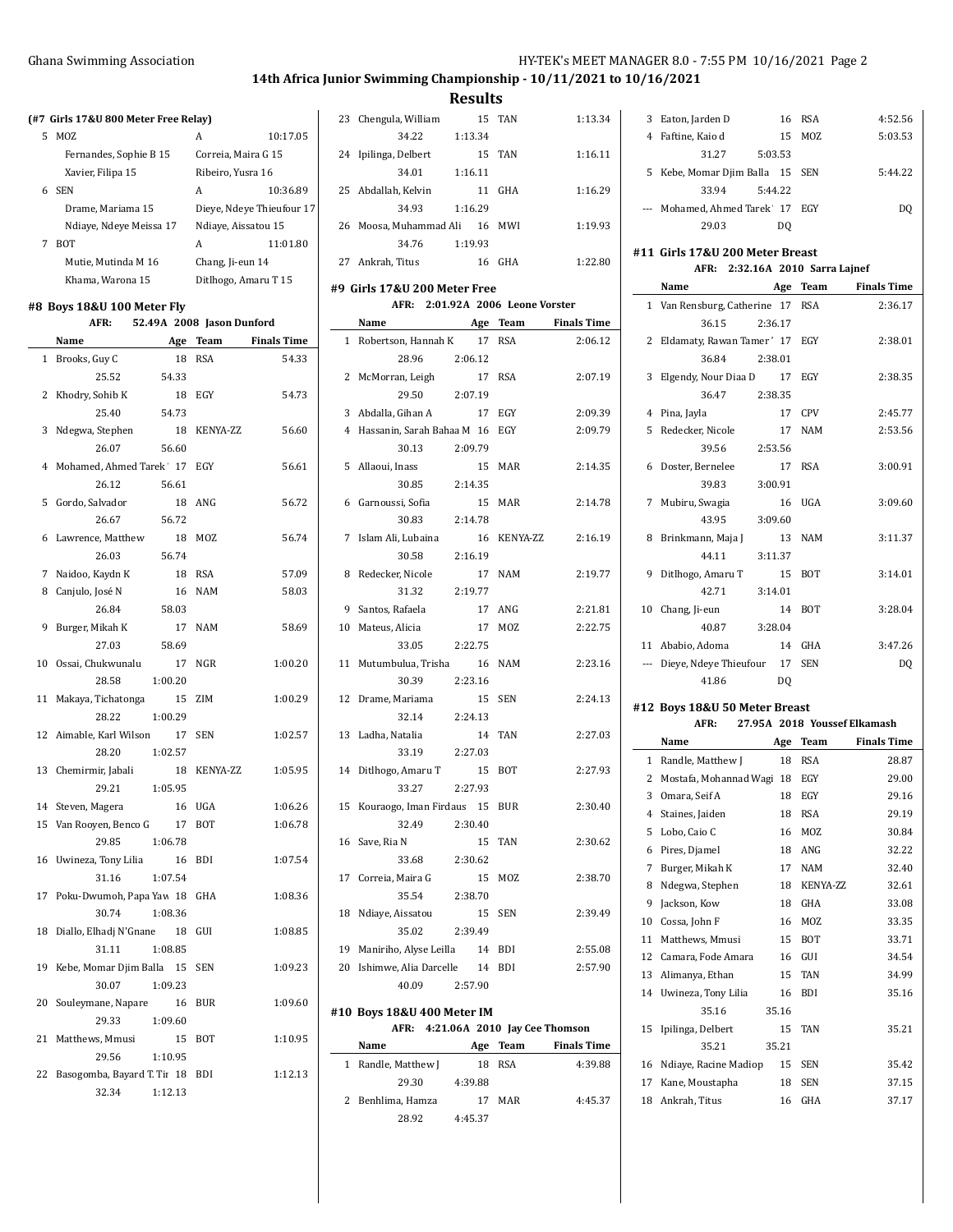**(#12 Boys 18&U 50 Meter Breast)**

### **14th Africa Junior Swimming Championship - 10/11/2021 to 10/16/2021**

#### **Results**

 $\overline{\phantom{a}}$ 

|    | $\pi$ 12 Doys 1000 Jo Mctel Dicasti |             |                    | #15 Mixed 18&U 400 Meter Free Relay                   |         |                                  |                           |                 |
|----|-------------------------------------|-------------|--------------------|-------------------------------------------------------|---------|----------------------------------|---------------------------|-----------------|
|    | 19 Basogomba, Bayard T. Tii 18 BDI  |             | 40.18              | AFR: 3:36.94A 2018 Egypt                              |         |                                  |                           |                 |
|    | 40.18<br>40.18                      |             |                    | M Venter, Alaric Basson, Alard Basson, G Grobler      |         |                                  |                           |                 |
|    | 20 Houmed, Houssein Barka 17 DJI    |             | 41.94              |                                                       |         |                                  |                           | 5/              |
|    | 41.94<br>41.94                      |             |                    | Team                                                  | Relay   |                                  | <b>Finals Time</b>        |                 |
|    | --- B. Yann Steeve, Some            | 15 BUR      | DQ                 | 1 RSA                                                 |         | $\overline{A}$                   | 3:38.35                   |                 |
|    | 40.96<br>DQ                         |             |                    | Holtzhausen, Luca D M17                               |         | De Lange, Caitlin A W17          |                           | 6 E             |
|    |                                     |             |                    | Robertson, Hannah K W17                               |         | Brooks, Guy C M18                |                           |                 |
|    | 13  Girls 17&U 50 Meter Fly         |             |                    | 2 EGY                                                 |         | A                                | 3:41.56                   |                 |
|    | AFR:<br>26.16A 2018 Farida Osman    |             |                    | Mohamady, Mohamed Hany Khodry, Sohib K M18            |         |                                  |                           | 7 F             |
|    | Name                                | Age Team    | <b>Finals Time</b> | Abdalla, Gihan A W17                                  |         | Elgendy, Nour Diaa D W17         |                           |                 |
|    | 1 De Lange, Caitlin A               | 17 RSA      | 27.78              | 3 MAR                                                 |         | A                                | 3:56.27                   |                 |
|    | 2 Elsammany, Sara W                 | 14 EGY      | 28.47              | El Fallaki Achraf, Ilia M15                           |         | Allaoui, Inass W15               |                           |                 |
|    | 3 Samra, Farida A<br>17             | EGY         | 28.66              | Garnoussi, Sofia W15                                  |         | Benhlima, Hamza M17              |                           | 8 I             |
|    | 4 Groepes, Rachel L                 | 15 RSA      | 28.82              | 4 NAM                                                 |         | A                                | 4:00.63                   |                 |
|    | 5 Kirabo, Namutebi                  | 16 UGA      | 29.78              | Burger, Mikah K M17                                   |         | Westerduin, Reza W14             |                           |                 |
| 6  | Elgamah, Sawsane                    | 16 MAR      | 30.51              | Mutumbulua, Trisha W16                                |         | Canjulo, José N M16              |                           | 9 V             |
|    |                                     |             |                    | 26.69                                                 | 57.75   | 1:28.85                          | 2:02.92                   |                 |
|    | 7 Mutumbulua, Trisha                | 16 NAM      | 30.65              |                                                       |         |                                  |                           |                 |
| 8  | Westerduin, Reza                    | 14 NAM      | 31.01              | 2:32.69                                               | 3:06.08 | 3:32.27                          | 4:00.63                   | 10 S            |
| 9  | Takyi, Unilez<br>17                 | GHA         | 31.02              | 4:00.63                                               |         |                                  |                           |                 |
| 10 | Mateus, Alicia<br>17                | MOZ         | 31.54              | 5 SEN                                                 |         | $\boldsymbol{\mathsf{A}}$        | 4:05.89                   |                 |
|    | 11 Phiri, Jade<br>15                | ZMB         | 31.57              | Aimable, Karl Wilson M17                              |         |                                  | Faye, Cheikh Mohamadou E  | 11 <sub>1</sub> |
| 12 | Islam Ali, Lubaina                  | 16 KENYA-ZZ | 31.68              | Drame, Mariama W15                                    |         | Ndiaye, Ndeye Meissa W17         |                           |                 |
|    | 13 Latiff, Sophia                   | 15 TAN      | 32.09              | 6 UGA                                                 |         | A                                | 4:09.93                   |                 |
| 14 | Fernandes, Sophie B                 | 15 MOZ      | 32.33              | Lumonya, Joshua M17                                   |         | Mubiru, Swagia W16               |                           |                 |
| 15 | Mutie, Mutinda M                    | 16 BOT      | 32.34              | Steven, Magera M16                                    |         | Kirabo, Namutebi W16             |                           | 12 L            |
|    | 16 Dieye, Ndeye Thieufour           | 17 SEN      | 33.38              | 7 MOZ                                                 |         | A                                | 4:11.03                   |                 |
|    | 17 Ladha, Natalia                   | 14 TAN      | 33.82              | Gil, Larissa F W16                                    |         | Correia, Maira G W15             |                           |                 |
| 18 | Makwenda, Jessica<br>16             | MWI         | 34.18              | Lobo, Caio C M16                                      |         | Lawrence, Matthew M18            |                           | 13 <sup>2</sup> |
| 19 | Ndiaye, Ndeye Meissa<br>17          | <b>SEN</b>  | 35.06              | 8 TAN                                                 |         | A                                | 4:21.00                   |                 |
|    |                                     |             |                    |                                                       |         | Ipilinga, Delbert M15            |                           |                 |
| 20 | Maniriho, Alyse Leilla<br>14        | <b>BDI</b>  | 36.36              | Ladha, Natalia W14                                    |         |                                  |                           | 14 F            |
|    | 21 Ishimwe, Alia Darcelle           | 14 BDI      | 36.85              | Chengula, William M15                                 |         | Latiff, Sophia W15               |                           |                 |
|    | 22 Ekyem-Mensah, Eliza<br>16        | GHA         | 39.51              | 33.17                                                 | 1:09.41 | 1:39.95                          | 2:13.47                   |                 |
|    | 23 Khama, Warona                    | 15 BOT      | 41.23              |                                                       | 3:16.34 |                                  | 4:21.00                   | 15S             |
|    | 14 Boys 18&U 800 Meter Free         |             |                    | 4:21.00                                               |         |                                  |                           |                 |
|    | AFR: 8:02.37A 2018 Marwan Elkamash  |             |                    | 9 BOT                                                 |         | A                                | 4:24.22                   |                 |
|    | Name                                | Age Team    | <b>Finals Time</b> | Van Rooyen, Benco G M17                               |         | Mutie, Mutinda M W16             |                           |                 |
|    |                                     |             |                    | Ditlhogo, Amaru T W15                                 |         | Matthews, Mmusi M15              |                           | 16 <sup>°</sup> |
|    | 1 Ben Ajmia, Mohamed Kh: 18 TUN     |             | 8:16.08            | 10 BDI                                                |         | A                                | 4.44.99                   |                 |
|    | 27.77<br>8:16.08                    |             |                    | Uwineza, Tony Lilia M16                               |         |                                  | Basogomba, Bayard T. Timo |                 |
|    | 2 Salem, Youssef Elhady M 17 EGY    |             | 8:27.89            | Ishimwe, Alia Darcelle W14 Maniriho, Alyse Leilla W14 |         |                                  |                           | 17 (            |
|    | 29.32<br>8:27.89                    |             |                    | 30.19                                                 | 1:03.62 | 1:34.31                          | 2:09.58                   |                 |
|    | 3 Abdelsalam, Ahmed Sam 17 EGY      |             | 8:28.10            | 2:46.41                                               | 3:28.48 | 4:04.63                          | 4:44.99                   |                 |
|    | 28.77<br>8:28.10                    |             |                    | 4:44.99                                               |         |                                  |                           | 18 N            |
|    | 4 Pillay, Leshen A                  | 17 RSA      | 8:53.41            |                                                       |         |                                  |                           |                 |
|    | 29.49<br>8:53.41                    |             |                    | #16 Girls 17&U 400 Meter Free                         |         |                                  |                           |                 |
|    | 5 Opute, Clinton                    | 18 NGR      | 8:59.91            |                                                       |         | AFR: 4:14.23A 2004 Melissa Corfe |                           |                 |
|    | 30.60<br>8:59.91                    |             |                    | Name                                                  |         | Age Team                         | <b>Finals Time</b>        | #17 E           |
|    | 6 Van Rooyen, Benco G               | 17 BOT      | 9:04.64            | 1 Robertson, Hannah K                                 |         | 17 RSA                           | 4:26.93                   |                 |
|    | 30.58<br>9:04.64                    |             |                    | 29.21                                                 | 1:01.45 | 1:34.50                          | 2:08.69                   |                 |
|    |                                     |             |                    | 2:43.23                                               | 3:18.02 | 3:52.79                          |                           | 1 F             |
|    | 7 El Fallaki Achraf, Ilia           | 15 MAR      | 9:07.31            |                                                       |         |                                  | 4 2 6 9 3                 |                 |
|    | 29.96<br>9:07.31                    |             |                    | 2 Hamed, Lojine Abdalla A 17 EGY                      |         |                                  | 4:29.90                   | 2 N             |
|    | 8 Eaton, Jarden D                   | 16 RSA      | 9:11.41            | 30.02                                                 | 1:02.66 | 1:36.18                          | 2:10.52                   |                 |
|    | 29.49<br>9:11.41                    |             |                    | 2:45.11                                               | 3:20.26 | 3:55.32                          | 4:29.90                   | 3 F             |
|    |                                     |             |                    | 3 Hassanin, Sarah Bahaa M 16 EGY                      |         |                                  | 4:31.86                   |                 |
|    |                                     |             |                    | 30.89                                                 | 1:04.71 | 1:38.95                          | 2:13.54                   |                 |
|    |                                     |             |                    | 2:48.19                                               | 3:23.14 | 3:58.01                          | 4:31.86                   | 4 F             |

|    | 4 Boulakbèche, Jamila 15                     |         | TUN                             | 4:38.22            |
|----|----------------------------------------------|---------|---------------------------------|--------------------|
|    |                                              |         | 31.59 1.05.40 1.40.08           | 2:15.42            |
|    |                                              |         | 2:50.98 3:26.87 4:02.82 4:38.22 |                    |
|    | 5 Allaoui, Inass                             |         | 15 MAR                          | 4:45.85            |
|    |                                              |         | 30.88 1:05.94 1:42.80           | 2:19.72            |
|    |                                              |         | 2:57.27 3:35.06 4:11.94         | 4:45.85            |
| 6  | $2:5:3$<br>Bahajoub, Meryem<br>22.91 1:08.89 | 15 MAR  |                                 | 4:49.14            |
|    |                                              |         | 1:46.31                         | 2:22.59            |
|    | 3:00.41                                      | 3:37.96 | 4:14.38                         | 4:49.14            |
|    | 7 Finnis, Tiara L                            | 15 RSA  |                                 | 4:49.55            |
|    | 31.69                                        | 1:07.48 | 1:44.10                         | 2:21.55            |
|    | 2:58.78 3:36.15                              |         | 4:13.47                         | 4:49.55            |
| 8  | Islam Ali, Lubaina                           |         | 16 KENYA-ZZ                     | 4:52.42            |
|    | 32.31                                        | 1:07.76 | 1:44.49                         | 2:21.88            |
|    |                                              |         | 2:59.70 3:38.06 4:15.76         | 4:52.42            |
|    | 9 Westerduin, Reza                           | 14 NAM  |                                 | 5:01.04            |
|    | 32.90                                        | 1:09.46 | 1:47.69                         | 2:26.67            |
|    | $3:05.93$ $3:45.26$                          |         | 4:24.66                         | 5:01.04            |
|    | 10 Santos, Rafaela                           |         | 17 ANG                          | 5:02.07            |
|    | 32.60                                        | 1:09.32 | 1:47.31                         | 2:26.22            |
|    | 3:05.20                                      | 3:44.94 | 4:24.03                         | 5:02.07            |
|    | 11 Drame, Mariama                            | 15 SEN  |                                 | 5:09.53            |
|    | 33.04                                        | 1:10.72 | 1:49.78                         | 2:29.61            |
|    | 3:09.61                                      | 3:50.76 | 4:31.56                         | 5:09.53            |
|    | 12 Ladha, Natalia                            |         | 14 TAN                          | 5:11.80            |
|    |                                              |         | 36.18   1:16.47   1:57.35       | 2:37.45            |
|    |                                              |         | 3:17.33 3:57.01 4:34.74         | 5:11.80            |
|    | 13 Xavier, Filipa                            |         | 15 MOZ                          | 5:24.23            |
|    | 36.49                                        |         | 1:17.60 1:59.65                 | 2:42.01            |
|    |                                              |         | $3:24.47$ $4:06.66$ $4:46.83$   | 5:24.23            |
|    | 14 Kouraogo, Iman Firdaus 15 BUR             |         |                                 | 5:25.02            |
|    | 34.44                                        | 1:13.85 | 1:55.87                         | 2:38.46            |
|    | 3:20.72                                      | 4:03.37 | 4:45.24                         | 5:25.02            |
|    | 15 Save, Ria N                               |         | 15 TAN                          | 5:32.32            |
|    | 34.93                                        | 1:15.82 | 1:58.41                         | 2:42.48            |
|    | 3:25.37                                      | 4:09.75 | 4:52.37                         | 5:32.32            |
|    | 16 Ndiaye, Aissatou                          | 15 SEN  |                                 | 5:34.97            |
|    | 34.51                                        |         | 1:15.63   1:59.09               | 2:41.95            |
|    |                                              |         | 3:25.09 4:08.97 4:53.27         | 5:34.97            |
|    | 17 Correia, Maira G                          | 15      | MOZ                             | 5:37.33            |
|    | 36.61                                        | 1:18.76 | 2:00.84                         | 2:44.79            |
|    | 3:28.62                                      | 4:12.40 | 4:56.25                         | 5:37.33            |
| 18 | Ngurlo'O Noubissie, Estel 13 CMR             |         |                                 | 6:37.54            |
|    | 38.80                                        | 1:25.43 |                                 | 3:07.35            |
|    | 4:00.90                                      | 4:53.81 | 5:46.99                         | 6:37.54            |
|    | #17 Boys 18&U 100 Meter Free                 |         |                                 |                    |
|    | AFR:                                         |         | 49.39A 2018 Mohamed Samy        |                    |
|    | Name                                         | Age     | Team                            | <b>Finals Time</b> |
| 1  | Brooks, Guy C                                | 18      | <b>RSA</b>                      | 50.80              |

J.

|   | Name                          |       | Age Team   | <b>Finals Time</b> |
|---|-------------------------------|-------|------------|--------------------|
| 1 | Brooks, Guy C                 | 18    | <b>RSA</b> | 50.80              |
|   | 24.89                         | 50.80 |            |                    |
|   | 2 Mohamady, Mohamed Ha 16 EGY |       |            | 51.16              |
|   | 24.97                         | 51.16 |            |                    |
| 3 | Khodry, Sohib K               | 18    | EGY        | 51.54              |
|   | 24.88                         | 51.54 |            |                    |
|   | 4 Holtzhausen, Luca D         | 17    | <b>RSA</b> | 51.94              |
|   | 25.31                         | 51.94 |            |                    |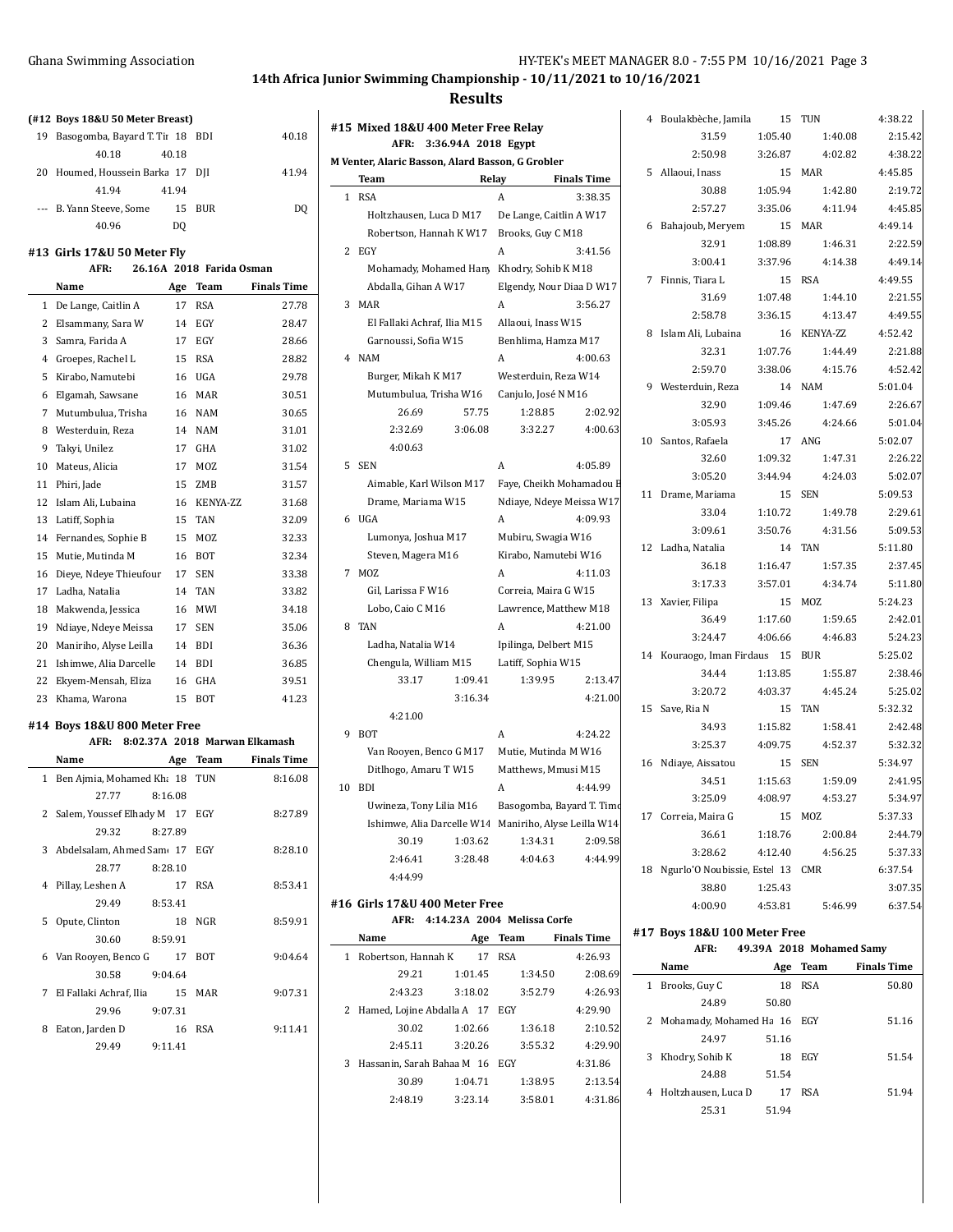# **14th Africa Junior Swimming Championship - 10/11/2021 to 10/16/2021**

|  |  | (#17 Boys 18&U 100 Meter Free) |  |
|--|--|--------------------------------|--|
|  |  |                                |  |

|    | 0 HT / DOYS TORO TOO MELET FIEE                |                       |
|----|------------------------------------------------|-----------------------|
|    | 5 Benhlima, Hamza                              | 17 MAR<br>52.33       |
|    | 52.33<br>25.31                                 |                       |
|    | 6 Canjulo, José N<br>16<br>53.92               | 53.92<br>NAM          |
|    | 25.99<br>7 Aimable, Karl Wilson<br>17          | 54.03<br>SEN          |
|    | 25.95<br>54.03                                 |                       |
|    | 8 Fred, Tyler<br>18                            | 54.07<br>SEY          |
|    | 25.89<br>54.07                                 |                       |
|    | 9 Ndegwa, Stephen<br>18                        | KENYA-ZZ<br>55.30     |
|    | 26.50<br>55.30                                 |                       |
|    | 10 Da Costa, Valentin<br>18                    | 55.68<br>MOZ          |
|    | 27.35<br>55.68                                 |                       |
|    | 11 Pale, Justino<br>18                         | MOZ<br>55.73          |
|    | 55.73<br>27.51                                 |                       |
|    | 12 Bifwoli, Tabuka                             | 18 KENYA-ZZ<br>56.10  |
|    | 56.10<br>27.53                                 |                       |
|    | 13 Jackson, Kow<br>18                          | 56.26<br>GHA          |
|    | 27.65<br>56.26                                 |                       |
|    | 14 Makaya, Tichatonga 15 ZIM                   | 57.25                 |
|    | 27.69<br>57.25                                 |                       |
|    | 15 Pires, Djamel<br>18 ANG                     | 58.19                 |
|    | 27.54<br>58.19                                 |                       |
|    | 16 Chemirmir, Jabali                           | 18 KENYA-ZZ<br>58.38  |
|    | 27.47<br>58.38                                 |                       |
|    | 17 Matthews, Mmusi<br>15                       | BOT<br>59.11          |
|    | 27.58<br>59.11                                 |                       |
|    | 18 Faye, Cheikh Mohamadou 17 SEN               | 59.45                 |
|    | 27.58<br>59.45                                 |                       |
|    | 19 Van Rooyen, Benco G 17                      | 59.92<br>BOT          |
|    | 28.61<br>59.92                                 |                       |
|    | 20 Poku-Dwumoh, Papa Yaw 18                    | 1:00.25<br>GHA        |
|    | 28.85<br>1:00.25                               |                       |
|    | 21 Ossai, Chukwunalu<br>17                     | 1:00.88<br>NGR        |
|    | 28.73<br>1:00.88<br>22 Chengula, William<br>15 | 1:02.78<br><b>TAN</b> |
|    | 30.30<br>1:02.78                               |                       |
|    | 23 Uwineza, Tony Lilia<br>16                   | 1:03.36<br>BDI        |
|    | 29.55<br>1:03.36                               |                       |
|    | 24 Ipilinga, Delbert 15 TAN                    | 1:03.50               |
|    | 30.05<br>1:03.50                               |                       |
| 25 | Diallo, Elhadj N'Gnane 18 GUI                  | 1:05.25               |
|    | 26 Basogomba, Bayard T. Tii 18 BDI             | 1:05.33               |
|    | 30.20<br>1:05.33                               |                       |
| 27 | Agyare, Nana Yaw<br>14                         | GHA<br>1:05.77        |
|    | 30.54<br>1:05.77                               |                       |
| 28 | Moosa, Muhammad Ali 16                         | 1:06.15<br>MWI        |
|    | 31.55<br>1:06.15                               |                       |
| 29 | Nguichie K. Kamogne, Git 14 CMR                | 1:07.53               |
|    | 30.83<br>1:07.53                               |                       |
|    | 30 Atamba Omba, Paul Bern 17 CMR               | 1:08.52               |
|    | 30.52<br>1:08.52                               |                       |
|    | 31 Nguichie Fotso Tache, Hu 14 CMR             | 1:08.63               |
|    | 32.55<br>1:08.63                               |                       |
|    | 32 Abdelsalam, Ahmed Sam 17 EGY                | 1:09.47               |
|    | 1:09.47<br>31.73                               |                       |
|    |                                                |                       |

|    | #18 Girls 17&U 100 Meter Back   |               |                                     |                    |
|----|---------------------------------|---------------|-------------------------------------|--------------------|
|    |                                 |               | AFR: 1:02.32A 2018 Chanelle van Wyk |                    |
|    | Name                            | Age Team      |                                     | <b>Finals Time</b> |
| 1  | Elsammany, Sara W<br>31.23      | 1:04.62       | 14 EGY                              | 1:04.62            |
| 2  | Mohamed, Raghd M                | 16            | EGY                                 | 1:06.34            |
|    | 31.33                           | 1:06.34       |                                     |                    |
| 3  | Doster, Bernelee                | 17            | <b>RSA</b>                          | 1:07.72            |
|    | 32.41                           | 1:07.72       |                                     |                    |
| 4  | Groepes, Rachel L               | 15            | RSA                                 | 1:09.35            |
|    | 33.47                           | 1:09.35       |                                     |                    |
| 5  | Garnoussi, Sofia                | 15            | MAR                                 | 1:09.75            |
|    | 33.36                           | 1:09.75       |                                     |                    |
| 6  | Westerduin, Reza                | 14            | NAM                                 | 1:10.82            |
|    | 33.89                           | 1:10.82       |                                     |                    |
| 7  | Jennate, Rimi                   | 16            | MAR                                 | 1:12.64            |
|    | 33.72                           | 1:12.64       |                                     |                    |
| 8  | Brinkmann, Maja J               | 13            | NAM                                 | 1:13.97            |
|    | 35.09                           | 1:13.97       |                                     |                    |
| 9  | Phiri, Jade                     | 15            | ZMB                                 | 1:16.83            |
|    | 36.35                           | 1:16.83       |                                     |                    |
| 10 | Ladha, Natalia                  | 14            | TAN                                 | 1:16.94            |
| 11 | Save, Ria N                     | 15            | <b>TAN</b>                          | 1:18.55            |
|    | 37.32                           | 1:18.55       |                                     |                    |
| 12 | Mutie, Mutinda M                | 16            | <b>BOT</b>                          | 1:18.58            |
|    | 37.19                           | 1:18.58       |                                     |                    |
| 13 | Dieye, Ndeye Thieufour 17       |               | SEN                                 | 1:20.05            |
|    | 38.63                           | 1:20.05       |                                     |                    |
| 14 | Fernandes, Sophie B 15          |               | MOZ                                 | 1:21.66            |
|    | 37.72                           | 1:21.66       |                                     |                    |
| 15 | Gil, Larissa F                  | 16            | MOZ                                 | 1:21.96            |
|    | 39.14                           | 1:21.96       |                                     |                    |
| 16 | Ishimwe, Alia Darcelle 14       |               | BDI                                 | 1:31.98            |
| 17 | Osama, Yara<br>42.55            | 17<br>1:36.32 | SUD                                 | 1:36.32            |
| 18 | Maniriho, Alyse Leilla 14       |               | BDI                                 | 1:37.77            |
|    | 46.85                           | 1.37.77       |                                     |                    |
| 19 | Khama, Warona                   | 15            | <b>BOT</b>                          | 1:44.97            |
|    | 46.36                           | 1:44.97       |                                     |                    |
|    | --- Osman, Hiba                 | 16            | SUD                                 | DQ                 |
|    | --- Abdallah, Mercedes          | 10            | GHA                                 | DQ                 |
|    | 41.42                           | DQ            |                                     |                    |
|    |                                 |               |                                     |                    |
|    | #19 Boys 18&U 200 Meter Back    |               | AFR: 2:01.47A 2008 George du Rand   |                    |
|    | Name                            |               | Age Team Finals Time                |                    |
| 1  | Mohamady, Mohamed Ha 16 EGY     |               |                                     | 2:02.16            |
|    | 29.36                           | 1:00.49       | 1:31.25                             | 2:02.16            |
| 2  | Brooks, Guy C                   | 18            | RSA                                 | 2:07.07            |
|    | 30.43                           | 1:02.67       | 1:35.19                             | 2:07.07            |
|    | 3 Vehbi, Liam                   |               | 17 RSA                              | 2:08.25            |
|    | 30.25                           | 1:03.10       | 1:35.85                             | 2:08.25            |
|    | 4 Ben Ajmia, Mohamed Kh; 18 TUN |               |                                     | 2:08.50            |
|    | 30.64                           | 1:03.56       | 1:35.95                             | 2:08.50            |
| 5  | Faftine, Kaio d                 |               | 15 MOZ                              | 2:23.26            |
|    | 33.10                           | 1:10.29       | 1:47.44                             | 2:23.26            |
|    |                                 |               |                                     |                    |
|    |                                 |               |                                     |                    |

|   | 6              | Pale, Justino                  | 18 | <b>MOZ</b>                   | 2:26.74            |
|---|----------------|--------------------------------|----|------------------------------|--------------------|
|   |                | 33.28<br>1:10.28               |    | 1:49.02                      | 2:26.74            |
|   | 7              | Faye, Cheikh Mohamadou 17      |    | <b>SEN</b>                   | 2:38.86            |
|   |                | 37.03<br>1:17.04               |    | 1:58.89                      | 2:38.86            |
|   |                |                                |    |                              |                    |
|   |                | #20 Girls 17&U 50 Meter Breast |    |                              |                    |
|   |                | AFR:                           |    | 31.99A 2018 Lara van Niekerk |                    |
|   |                | Name                           |    | Age Team                     | <b>Finals Time</b> |
|   |                | 1 De Lange, Caitlin A          | 17 | <b>RSA</b>                   | 33.28              |
|   | 2              | Soliman, Sarah S               | 17 | EGY                          | 34.16              |
|   | 3              | Pina, Jayla                    | 17 | <b>CPV</b>                   | 34.60              |
|   | 4              | Jacobs, Khwezi I               | 14 | <b>RSA</b>                   | 36.14              |
|   | 5              | Redecker, Nicole               | 17 | <b>NAM</b>                   | 36.87              |
|   |                | 6 Allaoui, Inass               | 15 | MAR                          | 37.14              |
|   | 7              | Takyi, Unilez                  | 17 | GHA                          | 37.27              |
|   | 8              | Fernandes, N'Hara              | 15 | ANG                          | 37.87              |
|   | 9              | Chang, Ji-eun                  |    | 14 BOT                       | 39.01              |
|   | 10             | Drame, Mariama                 | 15 | <b>SEN</b>                   | 39.09              |
|   |                | 11 Elgamah, Sawsane            | 16 | MAR                          | 39.20              |
|   | 12             | Makwenda, Jessica              | 16 | MWI                          | 39.32              |
|   | 13             | Ditlhogo, Amaru T              | 15 | BOT                          | 39.65              |
|   | 14             | Mubiru, Swagia                 | 16 | <b>UGA</b>                   | 39.66              |
|   | 15             | Save, Ria N                    | 15 | <b>TAN</b>                   | 40.65              |
|   |                | 16 Ribeiro, Yusra              | 16 | MOZ                          | 40.69              |
|   |                | 17 Latiff, Sophia              | 15 | <b>TAN</b>                   | 40.99              |
|   |                | 18 Ababio, Adoma               | 14 | GHA                          | 43.09              |
|   |                | 19 Ishimwe, Alia Darcelle      | 14 | <b>BDI</b>                   | 43.17              |
|   | 20             | Gil, Larissa F                 | 16 | MOZ                          | 44.84              |
|   |                | 21 Maniriho, Alyse Leilla      |    | 14 BDI                       | 45.65              |
|   | 22             | Ngurlo'O Noubissie, Estel 13   |    | CMR                          | 45.80              |
|   |                | 23 Claudette, Ishimwe          | 16 | <b>RWA</b>                   | 46.69              |
|   |                | 24 Osama, Yara                 | 17 | SUD                          | 49.85              |
|   |                | --- Kirabo, Namutebi           | 16 | <b>UGA</b>                   | DQ                 |
|   |                |                                |    |                              |                    |
|   |                | #21 Boys 18&U 50 Meter Fly     |    |                              |                    |
|   |                | AFR:                           |    | 23.50A 2009 Jason Dunford    |                    |
|   |                | Name                           |    | Age Team                     | <b>Finals Time</b> |
|   |                | 1 Khodry, Sohib K              | 18 | EGY                          | 24.19              |
|   | $\overline{2}$ | Lawrence, Matthew              | 18 | MOZ                          | 25.09              |
|   | 3              | Brooks, Guy C                  | 18 | <b>RSA</b>                   | 25.14              |
|   | 4              | Mostafa, Mohannad Wagi         | 18 | EGY                          | 25.20              |
|   | 5              | Ndegwa, Stephen                | 18 | KENYA-ZZ                     | 25.66              |
|   | 6              | Naidoo, Kaydn K                | 18 | RSA                          | 25.74              |
|   | 7              | Gordo, Salvador                | 18 | ANG                          | 25.86              |
|   | 8              | Fred, Tyler                    | 18 | SEY                          | 26.12              |
|   | 9              | Canjulo, José N                | 16 | NAM                          | 26.36              |
|   | 10             | Burger, Mikah K                | 17 | <b>NAM</b>                   | 26.80              |
|   | 11             | Makaya, Tichatonga             | 15 | ZIM                          | 26.92              |
| 6 | 12             | Opute, Clinton                 | 18 | NGR                          | 26.99              |
|   | 13             | Bifwoli, Tabuka                | 18 | KENYA-ZZ                     | 27.01              |
| 7 | 14             | Ossai, Chukwunalu              | 17 | NGR                          | 27.06              |
|   | 15             | Aimable, Karl Wilson           | 17 | SEN                          | 27.14              |
| 5 | 16             | Da Costa, Valentin             | 18 | MOZ                          | 27.19              |
|   | 17             | Poku-Dwumoh, Papa Yaw          | 18 | GHA                          | 27.40              |
| 0 | 18             | Pires, Djamel                  | 18 | ANG                          | 27.85              |
|   | 19             | Steven, Magera                 | 16 | UGA                          | 27.97              |
| 6 | 20             | Matthews, Mmusi                | 15 | BOT                          | 28.13              |
|   | 21             | Souleymane, Napare             | 16 | BUR                          | 28.28              |
|   |                |                                |    |                              |                    |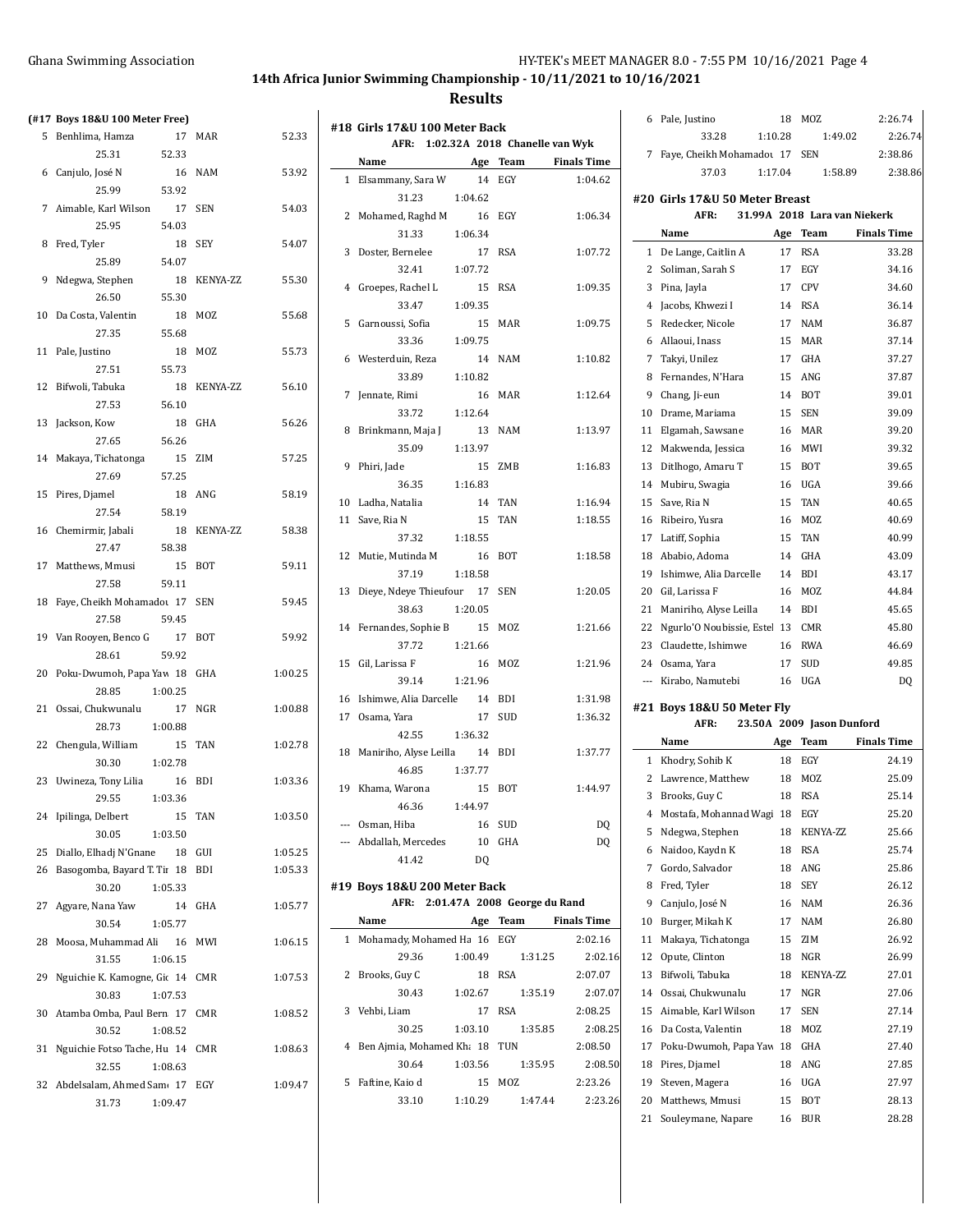$\overline{1}$ 

# **14th Africa Junior Swimming Championship - 10/11/2021 to 10/16/2021**

#### **Results**

|  | $(421$ Boys 18&U 50 Meter Fly |  |
|--|-------------------------------|--|
|  |                               |  |

| 22 | Uwineza, Tony Lilia         | 16 | <b>BDI</b>      | 28.60 |
|----|-----------------------------|----|-----------------|-------|
| 23 | Diallo, Elhadj N'Gnane      | 18 | GUI             | 28.88 |
| 24 | Chemirmir, Jabali           | 18 | <b>KENYA-ZZ</b> | 29.10 |
| 25 | Van Rooyen, Benco G         | 17 | <b>BOT</b>      | 29.31 |
| 26 | Houmed, Houssein Barka      | 17 | DII             | 29.47 |
| 27 | Basogomba, Bayard T. Tii    | 18 | BDI             | 29.55 |
| 28 | Ankrah, Titus               | 16 | GHA             | 29.88 |
| 29 | Alimanya, Ethan             | 15 | <b>TAN</b>      | 30.37 |
| 30 | Camara, Fode Amara          | 16 | GUI             | 30.65 |
| 31 | Atamba Omba, Paul Bern      | 17 | <b>CMR</b>      | 31.79 |
| 32 | Sabah Kekeli, Colin         | 15 | GHA             | 32.67 |
| 33 | Ipilinga, Delbert           | 15 | <b>TAN</b>      | 33.31 |
| 34 | Nguichie K. Kamogne, Gio    | 14 | <b>CMR</b>      | 33.35 |
| 35 | Moosa, Muhammad Ali         | 16 | MWI             | 34.12 |
| 36 | Abdelsalam, Ahmed Sam       | 17 | EGY             | 34.34 |
| 37 | Nguichie Fotso Tache, Hu 14 |    | <b>CMR</b>      | 37.51 |

#### **#22 Girls 17&U 400 Meter Free Relay**

**AFR: 3:50.15A 2010 South Africa**

# **K Prinsloo, A Loots, C v Wyk, L Vorster**

|   | Team                      | Relay   |                                 | <b>Finals Time</b> |
|---|---------------------------|---------|---------------------------------|--------------------|
| 1 | EGY                       |         | A                               | 3:53.86            |
|   | Elgendy, Nour Diaa D 17   |         | Abdalla, Gihan A 17             |                    |
|   | Abdelmalak, Carine E 15   |         | Elsammany, Sara W 14            |                    |
|   | 27.85                     | 57.61   | 1:25.89                         | 1:56.36            |
|   | 2:24.13                   | 2:55.96 | 3:24.21                         | 3:53.86            |
| 2 | <b>RSA</b>                |         | A                               | 3:54.25            |
|   | Robertson, Hannah K 17    |         | De Lange, Caitlin A 17          |                    |
|   | McMorran, Leigh 17        |         | Groepes, Rachel L 15            |                    |
|   | 28.24                     | 58.37   | 1:26.39                         | 1:56.36            |
|   | 2:24.77                   | 2:55.43 | 3:23.54                         | 3:54.25            |
| 3 | MAR                       |         | A                               | 4:13.40            |
|   | Garnoussi, Sofia 15       |         | Jennate, Rimi 16                |                    |
|   | Elgamah, Sawsane 16       |         | Allaoui, Inass 15               |                    |
|   | 29.86                     | 1:01.70 | 1:32.62                         | 2:06.24            |
|   | 2:36.56                   | 3:10.65 | 3:40.69                         | 4:13.40            |
| 4 | <b>NAM</b>                |         | A                               | 4:21.92            |
|   | Westerduin, Reza 14       |         | Brinkmann, Maja J 13            |                    |
|   | Redecker, Nicole 17       |         | Mutumbulua, Trisha 16           |                    |
|   | 32.17                     | 1:06.68 | 1:38.09                         | 2:14.18            |
|   | 2:44.41                   | 3:18.72 | 3:48.05                         | 4:21.92            |
| 5 | <b>SEN</b>                |         | Α                               | 4:40.79            |
|   | Drame, Mariama 15         |         | Dieye, Ndeye Thieufour 17       |                    |
|   | Ndiaye, Aissatou 15       |         | Ndiaye, Ndeye Meissa 17         |                    |
|   | 31.89                     | 1:06.62 | 1:39.43                         | 2:15.12            |
|   | 2:49.60                   | 3:29.15 | 4:02.02                         | 4:40.79            |
| 6 | M07.                      |         | A                               | 4:44.27            |
|   | Fernandes, Sophie B 15    |         | Correia, Maira G 15             |                    |
|   | Ribeiro, Yusra 16         |         | Xavier, Filipa 15               |                    |
|   | 33.25                     | 1:11.35 | 1:45.82                         | 2:25.21            |
|   | 2:57.32                   | 3:33.26 | 4:07.51                         | 4:44.27            |
| 7 | <b>BOT</b>                |         | A                               | 4:48.47            |
|   | Mutie, Mutinda M 16       |         | Chang, Ji-eun 14                |                    |
|   | Khama, Warona 15<br>33.18 | 1:09.17 | Ditlhogo, Amaru T 15<br>1:43.97 | 2:24.79            |
|   | 2:58.53                   | 3:38.98 | 4:11.75                         | 4:48.47            |

|                | #23 Boys 18&U 800 Meter Free Relay |                     |            |                                                   |    |
|----------------|------------------------------------|---------------------|------------|---------------------------------------------------|----|
|                | AFR:                               | 7:28.10A 2018 Egypt |            |                                                   | 1  |
|                | Team                               | Relay               |            | <b>Finals Time</b>                                |    |
| 1              | EGY                                |                     | A          | 7:41.55                                           | 1  |
|                | Rayan, Omar A 16                   |                     |            | Abdelsalam, Ahmed Sameh                           |    |
|                |                                    |                     |            | Salem, Youssef Elhady M 17 Mohamady, Mohamed Hany | 1  |
|                | 26.58                              | 55.94               |            | 1:26.10<br>1:57.49                                |    |
|                | 2:24.30                            | 2:53.48             |            | 3:23.03<br>3:53.11                                |    |
|                | 4.19.08                            | 4:47.45             |            | 5:17.24<br>5:48.23                                | 1  |
|                | 6:14.19                            | 6:42.55             |            | 7:41.55<br>7:12.04                                |    |
| 2              | <b>RSA</b>                         |                     | A          | 7:48.78                                           | 1  |
|                | Holtzhausen, Luca D 17             |                     |            | Vehbi, Liam 17                                    |    |
|                | Eaton, Jarden D 16                 |                     |            | Brooks, Guy C 18                                  | 1  |
|                | 26.71                              | 55.62               |            | 1:26.00<br>1:55.54                                |    |
|                | 2:22.16                            | 2:51.72             |            | 3:21.41<br>3:51.52                                | 1  |
|                | 4:17.33                            | 4:47.28             |            | 5:18.34<br>5:50.75                                |    |
|                | 6:16.07                            | 6:45.37             |            | 7:16.55<br>7:48.78                                | #2 |
| 3              | MOZ                                |                     | A          | 8:28.98                                           |    |
|                | Lawrence, Matthew 18               |                     |            | Faftine, Kaio d 15                                |    |
|                | Lobo, Caio C 16                    |                     |            | Pale, Justino 18                                  |    |
|                | 28.05                              | 59.06               |            | 1:32.05<br>2:04.74                                |    |
|                | 2:34.60                            | 3:08.65             |            | 3:42.98<br>4:15.57                                |    |
|                | 4:43.94                            | 5:16.27             |            | 5:49.70<br>6:21.79                                |    |
|                | 6:49.75                            | 7:22.24             |            | 8:28.98<br>7:56.84                                |    |
| $\overline{4}$ | <b>SEN</b>                         |                     | A          | 9:11.41                                           |    |
|                |                                    |                     |            | Aimable, Karl Wilson 17 Kebe, Momar Djim Balla 15 |    |
|                |                                    |                     |            | Faye, Cheikh Mohamadou E Ndiaye, Racine Madiop 15 |    |
|                | 27.17                              | 57.56               |            | 1:29.83<br>2:03.51                                |    |
|                | 2:33.79                            | 3:08.46             |            | 3:44.34<br>4:21.28                                |    |
|                | 4:51.49                            | 5:25.86             |            | 6:02.25<br>6:37.48                                |    |
|                | 7:07.72                            | 7:44.79             |            | 8:27.48<br>9:11.41                                |    |
|                |                                    |                     |            |                                                   |    |
|                | #24 Girls 17&U 100 Meter Fly       |                     |            |                                                   |    |
|                | AFR:                               |                     |            | 59.03A 2018 Farida Osman                          |    |
|                | Name                               | Age                 | Team       | <b>Finals Time</b>                                |    |
| 1              | Elgendy, Nour Diaa D               | 17                  | EGY        | 1:02.16                                           |    |
|                | 28.61                              | 1:02.16             |            |                                                   |    |
| 2              | Eldamaty, Rawan Tamer ' 17         |                     | EGY        | 1:02.67                                           |    |
|                | 30.12                              | 1:02.67             |            |                                                   |    |
| 3              | Elgamah, Sawsane                   | 16                  | MAR        | 1:07.24                                           |    |
|                | 30.95                              | 1:07.24             |            |                                                   |    |
| 4              | Groepes, Rachel L                  | 15                  | RSA        | 1:07.33                                           |    |
|                | 31.70                              | 1:07.33             |            |                                                   |    |
| 5              | Jacobs, Khwezi I                   | 14                  | <b>RSA</b> | 1:08.59                                           |    |
|                | 31.90                              | 1:08.59             |            |                                                   |    |
| 6              | Redecker, Nicole                   | 17                  | <b>NAM</b> | 1:09.43                                           |    |
|                | 31.68                              | 1:09.43             |            |                                                   | 1  |
| 7              | Bahajoub, Meryem                   | 15                  | MAR        | 1:10.05                                           |    |
|                | 32.40                              | 1:10.05             |            |                                                   |    |
| 8              | Mateus, Alicia                     | 17                  | MOZ        | 1:11.90                                           | 1  |
|                | 33.29                              | 1:11.90             |            |                                                   |    |
| 9              | Mutie, Mutinda M                   | 16                  | BOT        | 1:13.01                                           |    |
|                | 33.41                              | 1:13.01             |            |                                                   | 1  |
|                | 10 Mutumbulua, Trisha 16           |                     | NAM        | 1:15.06                                           |    |
|                | 32.70                              | 1:15.06             |            |                                                   |    |
| 11             | Dieye, Ndeye Thieufour 17 SEN      |                     |            | 1:15.38                                           |    |
|                | 34.08                              | 1:15.38             |            |                                                   |    |
|                |                                    |                     |            |                                                   |    |

|    | 12 Latiff, Sophia                | $15 -$   | <b>TAN</b>                         | 1:16.57            |
|----|----------------------------------|----------|------------------------------------|--------------------|
|    | 34.70                            | 1:16.57  |                                    |                    |
| 13 | Ribeiro, Yusra                   | 16       | MOZ                                | 1:18.46            |
|    | 34.26                            | 1:18.46  |                                    |                    |
|    | 14 Ladha, Natalia                | 14       | <b>TAN</b>                         | 1:20.08            |
|    | 37.15                            | 1:20.08  |                                    |                    |
| 15 | Ndiaye, Aissatou                 | 15       | <b>SEN</b>                         | 1:22.77            |
|    | 38.03                            | 1:22.77  |                                    |                    |
|    | 16 Maniriho, Alyse Leilla 14 BDI |          |                                    | 1:28.32            |
|    | 40.63                            | 1:28.32  |                                    |                    |
| 17 | Ishimwe, Alia Darcelle 14 BDI    |          |                                    | 1:31.81            |
|    | 40.90                            | 1:31.81  |                                    |                    |
| 18 | Ekyem-Mensah, Eliza              |          | 16 GHA                             | 1:48.59            |
|    | 41.97                            | 1:48.59  |                                    |                    |
|    | 19 Khama, Warona                 | 15       | <b>BOT</b>                         | 1:49.66            |
|    | 43.32                            | 1:49.66  |                                    |                    |
|    | #25 Boys 18&U 400 Meter Free     |          |                                    |                    |
|    |                                  |          | AFR: 3:51.12A 2018 Marwan Elkamash |                    |
|    | Name                             | Age Team |                                    | <b>Finals Time</b> |
|    | 1 Ben Ajmia, Mohamed Kh; 18 TUN  |          |                                    | 4:02.12            |
|    | 27.56                            |          | 57.21 1:27.52                      | 1:58.18            |
|    | 2:28.91                          |          | 2:59.66 3:31.22                    | 4:02.12            |
|    | 2 Rayan, Omar A                  |          | 16 EGY                             | 4:03.35            |
|    | 27.26                            |          | 57.02 1:27.88                      | 1:58.87            |
|    | 2:30.23                          |          | 3:01.82 3:33.09                    | 4:03.35            |
|    | 3 Abdelsalam, Ahmed Sam 17 EGY   |          |                                    | 4:03.66            |
|    | 28.42                            | 58.70    | 1:29.75                            | 2:01.02            |
|    | 2:32.15                          | 3:03.76  | 3:34.62                            | 4:03.66            |

|    | 28.68               | 59.56   | 1:31.50    | 2:04.43 |
|----|---------------------|---------|------------|---------|
|    | 2:37.91             | 3:12.04 | 3:45.39    | 4:16.69 |
| 5  | Canjulo, José N     | 16      | <b>NAM</b> | 4:16.70 |
|    | 28.07               | 59.14   | 1:30.93    | 2:03.93 |
|    | 2:36.92             | 3:11.02 | 3:44.45    | 4:16.70 |
| 6  | Eaton, Jarden D     | 16      | <b>RSA</b> | 4:19.12 |
|    | 28.57               | 1:01.29 | 1:33.90    | 2:07.87 |
|    | 2:41.83             | 3:16.03 | 3:48.19    | 4:19.12 |
| 7  | Opute, Clinton      | 18      | NGR        | 4:31.25 |
|    | 29.00               | 1:00.02 | 1:34.25    | 2:08.88 |
|    | 2:44.93             | 3:20.73 | 3:57.66    | 4:31.25 |
| 8  | Payet, Damien       | 18      | <b>SEY</b> | 4:31.38 |
|    | 29.99               | 1:02.98 | 1:37.59    | 2:12.91 |
|    | 2:48.13             | 3:23.61 | 3:58.24    | 4:31.38 |
| 9  | Faftine, Kaio d     | 15      | MOZ        | 4:33.90 |
|    | 29.91               | 1:04.10 | 1:39.13    | 2:14.74 |
|    | 2:50.50             | 3:27.31 | 4:01.29    | 4:33.90 |
| 10 | Van Rooyen, Benco G | 17      | <b>BOT</b> | 4:36.90 |
|    | 30.18               | 1:04.80 | 1:41.12    | 2:16.52 |
|    | 2:52.64             | 3:29.82 | 4:03.15    | 4:36.90 |
| 11 | Ipilinga, Delbert   | 15      | <b>TAN</b> | 4:57.07 |
|    | 31.43               | 1:07.81 | 1:45.77    | 2:24.60 |
|    | 3:03.66             | 3:42.38 | 4:21.18    | 4:57.07 |
| 12 | Matthews, Mmusi     | 15      | <b>BOT</b> | 5:14.55 |
|    | 31.00               | 1:07.95 | 1:47.06    | 2:27.90 |

3:09.18 3:51.00 4:33.58 5:14.55

4 Pillay, Leshen A 17 RSA 4:16.69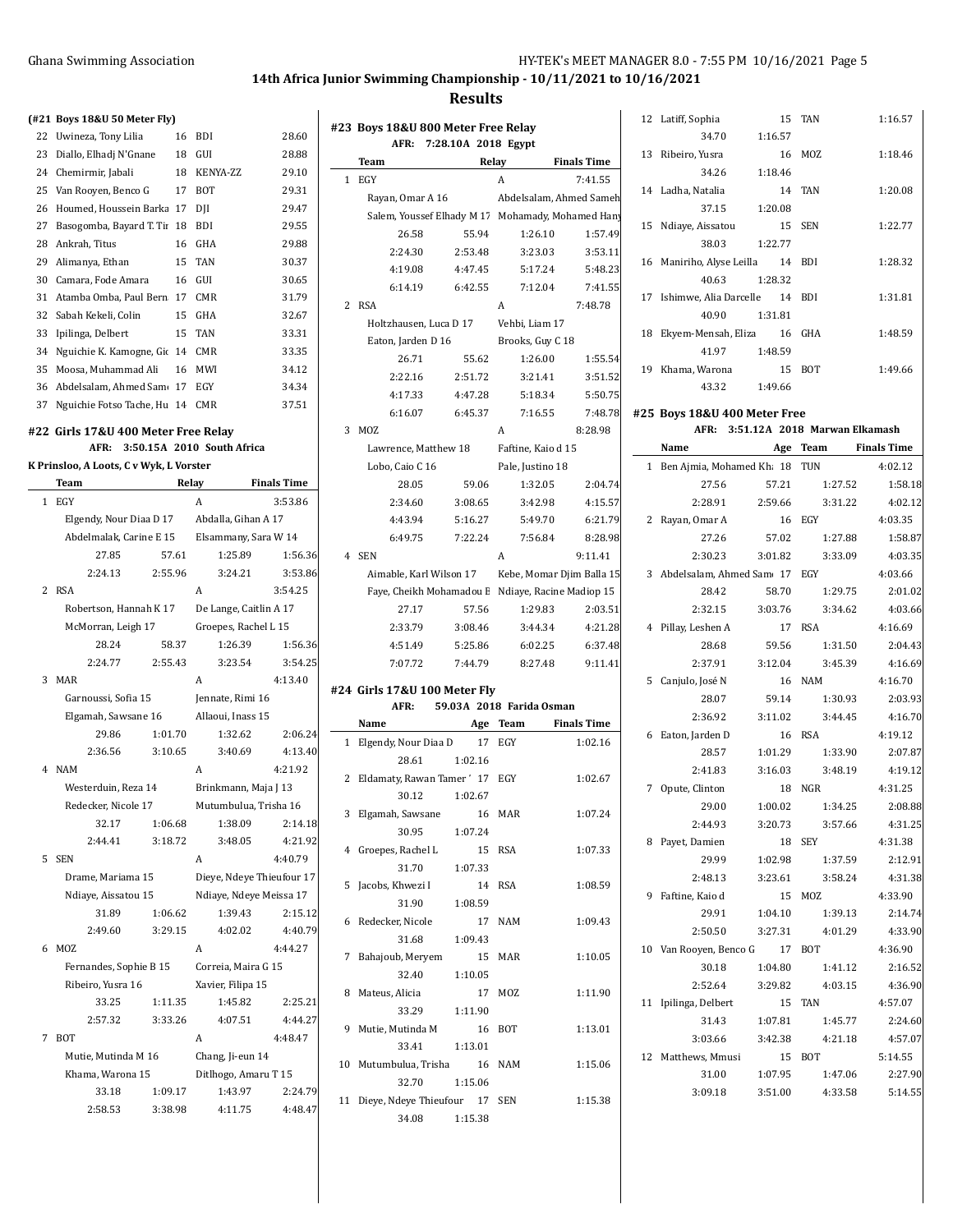# **14th Africa Junior Swimming Championship - 10/11/2021 to 10/16/2021**

| (#25 Boys 18&U 400 Meter Free)                                      |         |          |                    | #27 Boys 18&U 200 Meter Breast     |         |                                   |                    | 5 Finnis, Tiara L                                  |          | 15 RSA                | 10:01.97                 |
|---------------------------------------------------------------------|---------|----------|--------------------|------------------------------------|---------|-----------------------------------|--------------------|----------------------------------------------------|----------|-----------------------|--------------------------|
| 13 Nguichie Fotso Tache, Hu 14 CMR                                  |         |          | 5:40.58            |                                    |         | AFR: 2:14.04A 2018 Ayrton Sweeney |                    | 32.32                                              | 1:08.98  | 1:46.52               | 2:24.61                  |
| 34.13                                                               | 1:14.91 | 1:58.16  | 2:43.78            | Name                               |         | Age Team                          | <b>Finals Time</b> | 3:02.81                                            | 3:41.10  | 4:19.20               | 4:57.61                  |
| 3:28.66                                                             | 4:14.34 | 4:59.13  | 5:40.58            | 1 Randle, Matthew J                |         | 18 RSA                            | 2:16.97            | 5:35.89                                            | 6:14.27  | 6:52.47               | 7:31.05                  |
| 14 Nguichie K. Kamogne, Gic 14 CMR                                  |         |          | 5:41.10            | 31.34                              | 1:06.21 | 1:41.16                           | 2:16.97            | 8:09.18                                            | 8:47.66  | 9:25.35               | 10:01.97                 |
| 32.61                                                               | 1:11.25 | 1:55.19  | 2:40.82            | 2 Staines, Jaiden                  |         | 18 RSA                            | 2:23.14            | 6 Islam Ali, Lubaina                               |          | 16 KENYA-ZZ           | 10:03.49                 |
| 3:26.64                                                             | 4:13.71 | 4:59.04  | 5:41.10            | 31.99                              | 1:07.58 | 1:44.17                           | 2:23.14            | 32.09                                              | 1:07.15  | 1:44.01               | 2:21.55                  |
|                                                                     |         |          |                    | 3 Ibrahim, Ahmed Ismail I 18 EGY   |         |                                   | 2:23.50            | 2:59.20                                            | 3:36.98  | 4:15.71               | 4:54.02                  |
| #26 Girls 17&U 100 Meter Breast<br>AFR: 1:10.82A 2010 Sara El Bekri |         |          |                    | 31.14                              | 1:06.68 | 1:45.51                           | 2:23.50            | 5:33.12                                            | 6:11.58  | 6:50.05               | 7:29.26                  |
| Name                                                                |         | Age Team | <b>Finals Time</b> | 4 Lobo, Caio C                     |         | 16 MOZ                            | 2:27.75            | 8:08.51                                            | 8:48.13  | 9:26.94               | 10:03.49                 |
|                                                                     |         |          |                    | 32.98                              |         | 1:49.32                           |                    | 7 Westerduin, Reza                                 |          | 14 NAM                | 10:18.77                 |
| 1 Van Rensburg, Catherine 17 RSA                                    |         |          | 1:12.76            |                                    | 1:11.59 |                                   | 2:27.75            | 32.91                                              | 1:10.68  | 1:48.22               | 2:27.23                  |
| 34.47                                                               | 1:12.76 |          |                    | 5 Ipilinga, Delbert                |         | 15 TAN                            | 2:48.51            | 3:06.44                                            | 3:45.85  | 4:25.00               | 5:04.18                  |
| 2 Elgendy, Nour Diaa D                                              |         | 17 EGY   | 1:13.71            | 38.10                              | 1:21.79 | 2:06.05                           | 2:48.51            | 5:42.53                                            | 6:22.89  | 7:02.30               | 7:43.32                  |
| 34.75                                                               | 1:13.71 |          |                    | 6 Cossa, John F                    |         | 16 MOZ                            | 2:51.76            | 8:23.42                                            | 9:04.71  | 9:43.26               | 10:18.77                 |
| 3 De Lange, Caitlin A                                               |         | 17 RSA   | 1:14.90            | 34.98                              | 1:17.87 | 2:03.73                           | 2:51.76            | 8 Santos, Rafaela                                  |          | 17 ANG                | 10:33.73                 |
| 35.10                                                               | 1:14.90 |          |                    | 7 Matthews, Mmusi                  |         | 15 BOT                            | 2:53.63            | 32.87                                              | 1:09.80  | 1:48.89               | 2:28.48                  |
| 4 Soliman, Sarah S                                                  |         | 17 EGY   | 1:15.05            | 35.97                              | 1:20.51 | 2:06.51                           | 2:53.63            | 3:08.77                                            | 3:48.79  | 4:28.94               | 5:09.96                  |
| 34.31                                                               | 1:15.05 |          |                    | 8 Alimanya, Ethan                  |         | 15 TAN                            | 3:02.56            | 5:50.81                                            | 6:30.97  | 7:11.82               | 7:52.08                  |
| 5 Pina, Jayla                                                       |         | 17 CPV   | 1:16.29            | 40.26                              | 1:25.59 | 2:14.57                           | 3:02.56            | 8:32.70                                            | 9:13.49  | 9:54.56               | 10:33.73                 |
| 35.24                                                               | 1:16.29 |          |                    | 9 Azoah, Hamza                     |         | 18 GHA                            | 3:13.12            | 9 Ladha, Natalia                                   |          | 14 TAN                | 10:45.16                 |
| 6 Kirabo, Namutebi                                                  |         | 16 UGA   | 1:20.01            | 40.05                              | 1:27.50 | 2:20.17                           | 3:13.12            | 37.51                                              | 1:19.00  | 2:01.05               | 2:41.97                  |
| 37.77                                                               | 1:20.01 |          |                    | 10 Ankrah, Titus                   |         | 16 GHA                            | 3:17.57            | 3:22.86                                            | 4:03.43  | 4:44.44               | 5:25.08                  |
| 7 Redecker, Nicole                                                  |         | 17 NAM   | 1:20.52            | 41.30                              | 1:30.97 | 2:24.26                           | 3:17.57            | 6:05.40                                            | 6:45.99  | 7:26.82               | 8:07.34                  |
| 37.26                                                               | 1:20.52 |          |                    | 11 Nguichie K. Kamogne, Gic 14 CMR |         |                                   | 3:29.00            | 8:48.03                                            | 9:28.88  | 10:08.28              | 10:45.16                 |
| 8 Fernandes, N'Hara                                                 |         | 15 ANG   | 1:23.69            | 43.39                              | 1:36.76 | 2:33.31                           | 3:29.00            |                                                    |          | 15 MOZ                | 11:26.54                 |
| 38.83                                                               | 1:23.69 |          |                    | --- Atamba Omba, Paul Bern 17 CMR  |         |                                   | DQ.                | 10 Xavier, Filipa<br>37.90                         | 1:18.37  | 2:00.19               | 2:42.64                  |
| 9 Mubiru, Swagia                                                    |         | 16 UGA   | 1:24.14            | 37.32                              | 2:06.17 |                                   |                    |                                                    |          |                       |                          |
| 40.16                                                               | 1:24.14 |          |                    | --- Omara, Seif A                  |         | 18 EGY                            | DQ                 | 3:23.95                                            | 4:05.58  | 4:47.93               | 5:31.71                  |
| 10 Dieye, Ndeye Thieufour 17 SEN                                    |         |          | 1:26.55            | 32.01                              | 1:09.82 | 1:51.33                           | D <sub>O</sub>     | 6:17.00                                            | 7:01.64  | 7:45.98               | 8:30.54                  |
| 41.88                                                               | 1:26.55 |          |                    | #28 Girls 17&U 800 Meter Free      |         |                                   |                    | 9:15.72                                            | 10:00.79 | 10:43.48              | 11:26.54                 |
| 11 Drame, Mariama                                                   |         | 15 SEN   | 1:28.85            |                                    |         | AFR: 8:50.45A 2012 Michelle Weber |                    | #29 Boys 18&U 400 Meter Free Relay                 |          |                       |                          |
| 40.90                                                               | 1:28.85 |          |                    | Name                               |         | Age Team                          | <b>Finals Time</b> | AFR: 3:21.61A 2018 Egypt                           |          |                       |                          |
| 12 Latiff, Sophia                                                   |         | 15 TAN   | 1:29.87            | 1 McMorran, Leigh                  |         | 17 RSA                            | 9:01.61            | Team                                               | Relay    |                       | <b>Finals Time</b>       |
| 43.18                                                               | 1:29.87 |          |                    | 29.40                              | 1:01.53 | 1:34.59                           | 2:08.70            | 1 EGY                                              |          | $\mathbf{A}$          | 3:26.40                  |
| 13 Chang, Ji-eun                                                    |         | 14 BOT   | 1:30.48            | 2:42.82                            | 3:17.52 | 3:51.90                           | 4:26.60            | Hossam, Yassin 18                                  |          |                       | Mostafa, Mohannad Wagih  |
| 40.99                                                               | 1:30.48 |          |                    | 5:01.24                            | 5:36.04 | 6:10.74                           | 6:45.24            | Khodry, Sohib K 18                                 |          |                       | Mohamady, Mohamed Hany   |
| 14 Makwenda, Jessica                                                |         | 16 MWI   | 1:31.05            |                                    |         |                                   |                    | 23.61                                              | 50.25    | 1:15.03               | 1:42.85                  |
| 39.99                                                               | 1:31.05 |          |                    | 7:19.57                            | 7:53.87 | 8:28.02                           | 9:01.61            | 2:08.06                                            | 2:35.44  | 3:00.13               | 3:26.40                  |
| 15 Ditlhogo, Amaru T                                                |         | 15 BOT   | 1:32.13            | 2 Hamed, Lojine Abdalla A 17 EGY   |         |                                   | 9:15.66            | 2 RSA                                              |          | A                     | 3:27.49                  |
| 40.23                                                               | 1:32.13 |          |                    | 30.33                              | 1:04.10 | 1:38.66                           | 2:13.75            | Holtzhausen, Luca D 17                             |          | Naidoo, Kaydn K 18    |                          |
| 16 Save, Ria N                                                      |         | 15 TAN   | 1:33.30            | 2:49.50                            | 3:24.75 | 4:00.14                           | 4:35.89            | Brooks, Guy C 18                                   |          | Vehbi, Liam 17        |                          |
| 44.92                                                               | 1:33.30 |          |                    | 5:11.57                            | 5:47.19 | 6:23.17                           | 6:58.13            | 24.79                                              | 51.92    | 1:16.64               | 1:45.41                  |
| 17 Ababio, Adoma                                                    |         | 14 GHA   | 1:37.91            | 7:32.10                            | 8:06.77 | 8:41.58                           | 9:15.66            | 2:09.07                                            | 2:34.77  | 2:59.97               | 3:27.49                  |
| 44.62                                                               | 1:37.91 |          |                    | 3 Boulakbèche, Jamila              |         | 15 TUN                            | 9:17.95            | 3 MOZ                                              |          | A                     | 3:39.83                  |
| 18 Gil, Larissa F                                                   |         | 16 MOZ   | 1:37.99            | 31.95                              | 1:06.06 | 1:40.92                           | 2:15.60            | Lawrence, Matthew 18                               |          | Da Costa, Valentin 18 |                          |
| 45.12                                                               | 1:37.99 |          |                    | 2:50.45                            | 3:25.43 | 4:00.53                           | 4:35.61            | Lobo, Caio C 16                                    |          | Pale, Justino 18      |                          |
| 19 Ngurlo'O Noubissie, Este 13 CMR                                  |         |          | 1:41.30            | 5:11.04                            | 5:46.26 | 6:21.96                           | 6:57.65            | 25.52                                              | 53.54    | 1:19.91               | 1:48.46                  |
|                                                                     | 1:41.30 |          |                    | 7 33 21                            | 8:08.54 | 8:43.35                           | 9:17.95            | 2:15.68                                            | 2:44.72  | 3:11.08               | 3:39.83                  |
|                                                                     |         |          |                    | 4 Hassanin, Sarah Bahaa M 16 EGY   |         |                                   | 9:30.48            | 4 SEN                                              |          |                       | 3:53.83                  |
| 46.67                                                               |         |          |                    |                                    |         |                                   |                    |                                                    |          |                       |                          |
| 20 Osman, Hiba                                                      |         | 16 SUD   | 1:49.12            | 30.77                              | 1:05.09 | 1:40.12                           | 2:15.40            |                                                    |          | A                     |                          |
| 50.57                                                               | 1:49.12 |          |                    | 2:50.44                            | 3:25.47 | 4:00.48                           | 4:35.71            | Aimable, Karl Wilson 17                            |          |                       | Faye, Cheikh Mohamadou E |
| 21 Osama, Yara                                                      |         | 17 SUD   | 1:51.83            | 5:11.09                            | 5:46.64 | 6:22.18                           | 6:58.03            | Kebe, Momar Djim Balla 15 Ndiaye, Racine Madiop 15 |          |                       |                          |
| 50.79                                                               | 1:51.83 |          |                    | 7:35.36                            | 8:14.37 | 8:52.91                           | 9:30.48            | 25.65                                              | 54.67    | 1:22.02               | 1:53.60                  |
| 22 Ekyem-Mensah, Eliza                                              |         | 16 GHA   | 1:52.65            |                                    |         |                                   |                    | 2:22.20                                            | 2:55.12  | 3:22.73               | 3:53.83                  |
| 50.24                                                               | 1:52.65 |          |                    |                                    |         |                                   |                    |                                                    |          |                       |                          |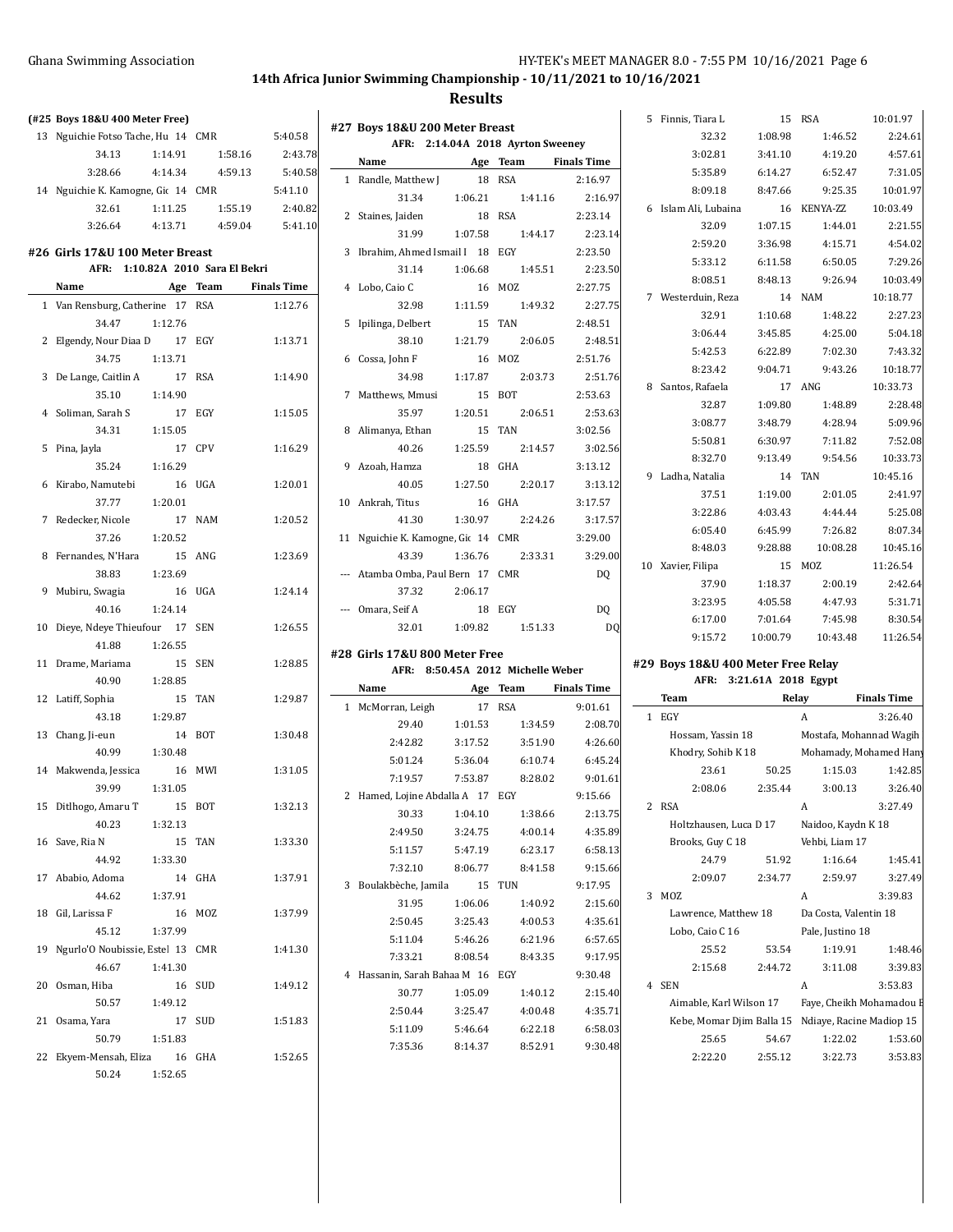# **14th Africa Junior Swimming Championship - 10/11/2021 to 10/16/2021**

|    | Name                             |         |                                |         |
|----|----------------------------------|---------|--------------------------------|---------|
|    | 1 Mohamed, Ahmed Tarek 17 EGY    |         | Age Team Finals Time           | 2:03.28 |
|    | 27.30                            | 58.44   | 1:30.01                        | 2:03.28 |
| 2  |                                  |         | 17 RSA                         | 2:08.94 |
|    | Vehbi, Liam<br>28.62             | 1:01.53 | 1:34.86                        | 2:08.94 |
| 3  | Gordo, Salvador                  |         | 18 ANG                         | 2:10.20 |
|    | 28.73                            | 1:02.24 | 1:35.90                        | 2:10.20 |
| 4  | Burger, Mikah K                  |         | 17 NAM                         | 2:12.14 |
|    | 28.65                            | 1:02.21 | 1:36.77                        | 2:12.14 |
| 5  | Opute, Clinton                   |         | 18 NGR                         | 2:14.02 |
|    | 29.18                            | 1:02.72 | 1:36.76                        | 2:14.02 |
| 6  | Eaton, Jarden D                  | 16      | RSA                            | 2:14.83 |
|    | 29.49                            | 1:04.31 | 1:39.29                        | 2:14.83 |
| 7  | Faftine, Kaio d                  | 15      | MOZ                            | 2:24.04 |
|    | 31.48                            | 1:08.09 | 1:47.02                        | 2:24.04 |
| 8  | Van Rooyen, Benco G 17 BOT       |         |                                | 2:37.49 |
|    | 31.08                            | 1:10.35 | 1:53.38                        | 2:37.49 |
|    |                                  |         |                                |         |
|    | #31 Girls 17&U 200 Meter IM      |         |                                |         |
|    |                                  |         | AFR: 2:16.77A 2010 Mandy Loots |         |
|    | Name                             |         | Age Team Finals Time           |         |
| 1  | Elgendy, Nour Diaa D 17 EGY      |         |                                | 2:21.29 |
|    | 30.48                            | 1:09.30 | 1:49.06                        | 2:21.29 |
| 2  | Eldamaty, Rawan Tamer 17 EGY     |         |                                | 2:21.51 |
|    | 30.27                            | 1:06.13 | 1:46.67                        | 2:21.51 |
| 3  | Mc Laren, Sarah L                | 14      | <b>RSA</b>                     | 2:31.83 |
|    | 32.09                            | 1:11.94 | 1:55.48                        | 2:31.83 |
| 4  | Groepes, Rachel L                | 15      | <b>RSA</b>                     | 2:32.49 |
|    | 32.44                            | 1:11.10 | 1:58.83                        | 2:32.49 |
| 5  | Redecker, Nicole                 | 17      | NAM                            | 2:33.54 |
|    | 32.25                            | 1:12.87 | 1:56.99                        | 2:33.54 |
| 6  | Elgamah, Sawsane                 | 16      | MAR                            | 2:34.21 |
|    | 31.81                            | 1:13.31 | 2:00.24                        | 2:34.21 |
| 7  | Bahajoub, Meryem                 |         | 15 MAR                         | 2:41.75 |
|    | 32.77                            | 1:15.27 | 2:05.21                        | 2:41.75 |
| 8  | Brinkmann, Maja J 13             |         | NAM                            | 2:43.44 |
|    | 34.65                            | 1:15.65 | 2:05.89                        | 2:43.44 |
|    | 9 Mutie, Mutinda M               | 16      | BOT                            | 2:45.63 |
|    | 33.36                            | 1:15.88 | 2:06.25                        | 2:45.63 |
|    | 10 Ladha, Natalia                | 14      | <b>TAN</b>                     | 2:45.81 |
|    | 35.78                            | 1:17.42 | 2:09.85                        | 2:45.81 |
|    | 11 Xavier, Filipa                | 15      | MOZ                            | 2:48.47 |
|    | 36.32                            | 1:20.66 | 2:09.60                        | 2:48.47 |
| 12 | Save, Ria N                      | 15      | TAN                            | 2:52.25 |
|    | 35.38                            | 1:21.20 | 2:13.87                        | 2:52.25 |
| 13 | Kouraogo, Iman Firdaus 15 BUR    |         |                                | 3:01.77 |
|    | 38.44                            | 1:28.62 | 2:25.73                        | 3:01.77 |
| 14 | Ishimwe, Alia Darcelle 14 BDI    |         |                                | 3:03.57 |
|    | 38.13                            | 1:25.21 | 2:18.76                        | 3:03.57 |
|    | 15 Correia, Maira G              |         | 15 MOZ                         | 3:05.70 |
|    | 37.41 1:25.69                    |         | 2:24.85                        | 3:05.70 |
|    | 16 Maniriho, Alyse Leilla 14 BDI |         |                                | 3:08.84 |
|    | 38.26                            | 1:30.51 | 2:26.47                        | 3:08.84 |
|    |                                  |         |                                |         |
|    | 17 Chang, Ji-eun                 | 1:28.87 | 14 BOT                         | 3:11.49 |

|    | 18 Osman, Hiba                        |               | 16 SUD                    | 3:32.49              |
|----|---------------------------------------|---------------|---------------------------|----------------------|
|    |                                       |               | 45.72   1.42.11   2.42.64 | 3:32.49              |
|    | #32 Boys 18&U 100 Meter Back          |               |                           |                      |
|    | AFR: 55.49A 2018 Mohamed Samy         |               |                           |                      |
|    | Name                                  |               |                           | Age Team Finals Time |
|    | 1 Mohamady, Mohamed Ha 16 EGY         |               |                           | 57.32                |
|    | 28.32                                 | 57.32<br>17   | <b>RSA</b>                |                      |
|    | 2 Vehbi, Liam<br>28.57 58.72          |               |                           | 58.72                |
|    | 3 Hossam, Yassin                      | 18            | EGY                       | 58.81                |
|    | 27.46                                 | 58.81         |                           |                      |
|    | 4 Benhlima, Hamza                     | 17            | MAR                       | 59.54                |
|    | 28.80                                 | 59.54         |                           |                      |
|    | 5 Naidoo, Kaydn K                     | 18            | RSA                       | 59.88                |
|    | 29.05                                 | 59.88         |                           |                      |
|    | 6 Canjulo, José N                     | 16            | NAM                       | 1:00.66              |
|    | 28.76                                 | 1:00.66       |                           |                      |
|    | 7 Fred, Tyler                         | 18            | SEY                       | 1:02.03              |
|    | 29.74                                 | 1:02.03       |                           |                      |
|    | 8 Lobo, Caio C                        | 16            | MOZ                       | 1:03.43              |
|    | 30.52 1:03.43                         |               |                           |                      |
|    | 9 Pale, Justino                       | 18            | MOZ                       | 1:03.50              |
|    | 31.13                                 | 1:03.50       |                           |                      |
|    | 10 Aimable, Karl Wilson 17            |               | <b>SEN</b>                | 1:03.55              |
|    | 30.04                                 | 1:03.55       |                           |                      |
|    | 11 Bifwoli, Tabuka                    | 18            | KENYA-ZZ                  | 1:05.15              |
|    | 31.25<br>12 Burger, Mikah K           | 1:05.15<br>17 | NAM                       | 1:08.57              |
|    | 31.97                                 | 1:08.57       |                           |                      |
|    | 13 Matthews, Mmusi                    | 15            | BOT                       | 1:09.15              |
|    | 32.10                                 | 1:09.15       |                           |                      |
|    | 14 Kebe, Momar Djim Balla 15          |               | SEN                       | 1:09.93              |
|    | 32.98                                 | 1:09.93       |                           |                      |
|    | 15 Poku-Dwumoh, Papa Yaw 18 GHA       |               |                           | 1:15.36              |
|    | 35.23                                 | 1:15.36       |                           |                      |
|    | 16 Uwineza, Tony Lilia 16             |               | BDI                       | 1:16.12              |
|    | 36.85                                 | 1:16.12       |                           |                      |
|    | 17 Basogomba, Bayard T. Tir 18 BDI    |               |                           | 1:17.03              |
|    | 37.10 1:17.03                         |               |                           |                      |
|    | 18 Van Rooyen, Benco G                | 17            | BOT                       | 1:17.49              |
|    | 37.15                                 | 1:17.49       |                           |                      |
| 19 | Ipilinga, Delbert<br>37.59            | 15<br>1:18.33 | TAN                       | 1:18.33              |
|    | 20 Abdallah, Kelvin                   | 11            | GHA                       | 1:22.07              |
|    | 38.78                                 | 1:22.07       |                           |                      |
| 21 | Nortey Nii, Christian                 | 16            | GHA                       | 1:23.97              |
|    | 38.77                                 | 1:23.97       |                           |                      |
|    |                                       |               |                           |                      |
|    | #33  Girls 17&U 50 Meter Free<br>AFR: |               | 25.11A 2018 Farida Osman  |                      |
|    | Name                                  | Age           | Team                      | <b>Finals Time</b>   |
|    | 1 De Lange, Caitlin A                 | 17            | RSA                       | 26.18                |
|    | 2 Kirabo, Namutebi                    | 16            | UGA                       | 26.26                |
|    | 3 Abdelmalak, Carine E                | 15            | EGY                       | 26.73                |
|    | 4 Elsammany, Sara W                   | 14            | EGY                       | 26.82                |
|    | 5 Mutumbulua, Trisha 16               |               | NAM                       | 27.59                |
|    | 6 Jacobs, Khwezi I                    | 14            | RSA                       | 27.78                |
|    |                                       |               |                           |                      |

| 7  | Takyi, Unilez                    | 17       | GHA                                 | 27.85               |
|----|----------------------------------|----------|-------------------------------------|---------------------|
| 8  | Allaoui, Inass                   | 15       | MAR                                 | 28.12               |
| 9  | Latiff, Sophia                   | 15       | TAN                                 | 28.41               |
| 10 | Garnoussi, Sofia                 | 15       | MAR                                 | 28.74               |
| 11 | Phiri, Jade                      | 15       | ZMB                                 | 29.02               |
| 12 | Makwenda, Jessica                | 16       | MWI                                 | 29.07               |
| 13 | Drame, Mariama                   | 15       | SEN                                 | 29.09               |
| 14 | Mateus, Alicia                   | 17       | MOZ                                 | 29.22               |
| 15 | Fernandes, N'Hara                | 15       | ANG                                 | 29.28               |
| 16 | Islam Ali, Lubaina               | 16       | KENYA-ZZ                            | 29.37               |
| 17 | Westerduin, Reza                 | 14       | <b>NAM</b>                          | 29.68               |
| 18 | Ribeiro, Yusra                   | 16       | MOZ                                 | 29.94               |
| 19 | Mubiru, Swagia                   | 16       | UGA                                 | 30.37               |
| 20 | Kouraogo, Iman Firdaus           | 15       | <b>BUR</b>                          | 30.39               |
| 21 | Save, Ria N                      | 15       | TAN                                 | 30.94               |
| 22 | Chang, Ji-eun                    | 14       | <b>BOT</b>                          | 31.08               |
| 23 | Girard De Langlade M, Ay 17      |          | GAB                                 | 31.23               |
| 24 | Ndiaye, Ndeye Meissa             | 17       | <b>SEN</b>                          | 31.25               |
| 25 | Maniriho, Alyse Leilla           | 14       | BDI                                 | 31.41               |
| 26 | Khama, Warona                    | 15       | <b>BOT</b>                          | 31.77               |
| 27 | Ishimwe, Alia Darcelle           | 14       | BDI                                 | 32.69               |
| 28 | Abdallah, Mercedes               | 10       | GHA                                 | 32.82               |
| 29 | Ngurlo'O Noubissie, Estel 13     |          | CMR                                 | 32.96               |
| 30 | Ghuttou Biveghe, Sara Fa         | 14       | GAB                                 | 35.49               |
| 31 | Ekyem-Mensah, Eliza              | 16       | GHA                                 | 35.75               |
| 32 | Claudette, Ishimwe               | 16       | <b>RWA</b>                          | 36.08               |
| 33 | Osman, Hiba                      | 16       | <b>SUD</b>                          | 37.22               |
|    | #34 Boys 18&U 1500 Meter Free    |          |                                     |                     |
|    |                                  |          | AFR: 15:26.40A 2018 Marwan Elkamash |                     |
|    | Name                             | Age      | Team                                | <b>Finals Time</b>  |
| 1  | Ben Ajmia, Mohamed Kh; 18        |          | TUN                                 | 16:01.29            |
|    | 28.49                            | 58.58    | 1:29.36                             | 2:00.39             |
|    | 2:31.66                          | 3:03.07  | 3:34.66                             | 4:06.30             |
|    | 4:38.03                          | 5:09.80  | 5:41.52                             | 6:13.38             |
|    | 6:45.39                          | 7:17.26  | 7:49.58                             | 8:21.64             |
|    | 8:53.92                          | 9:26.66  | 9:59.29                             | 10:32.44            |
|    | 11:05.28                         | 11:38.48 | 12:11.41                            | 12:44.87            |
|    | 13:18.02                         | 13:51.07 | 14:24.20                            | 14:57.70            |
|    | 15:30.57                         | 16:01.29 |                                     |                     |
|    | 2 Rayan, Omar A                  |          | 16 EGY                              | 16:19.61            |
|    | 28.60                            | 59.87    | 1:31.18                             | 2:03.48             |
|    | 2:35.66                          | 3:08.16  | 3:40.74                             | 4:13.37             |
|    | 4:46.27                          | 5:19.37  | 5:52.00                             | 6:24.78             |
|    | 6:57.57                          | 7:30.59  | 8:03.78                             | 8:36.67             |
|    | 9:10.58                          | 9:43.65  | 10:17.12                            | 10:50.07            |
|    | 11:23.46                         | 11:56.43 | 12:29.65                            | 13:02.90            |
|    | 13:35.99                         | 14:08.98 | 14:42.57                            | 15:15.20            |
|    | 15:47.80                         | 16:19.61 |                                     |                     |
|    | 3 Salem, Youssef Elhady M 17 EGY |          |                                     | 16:44.47            |
|    | 29.93                            | 1:01.75  | 1:33.87                             | 2:06.58             |
|    | 2:38.97                          | 3:11.96  | 3:45.18                             | 4:18.54             |
|    | 4:51.63                          | 5:25.14  | 5:58.10                             | 6:31.81             |
|    | 7:05.50                          | 7:39.69  | 8:13.53                             | 8:47.63             |
|    | 9:21.72                          | 9:55.88  | 10:30.05                            | 11:04.54            |
|    | 11:38.34                         | 12:12.99 | 12:47.26                            | 13:21.84            |
|    | 13:56.09  14:30.87               |          |                                     | 15:05.27   15:39.71 |
|    | 16:11.73   16:44.47              |          |                                     |                     |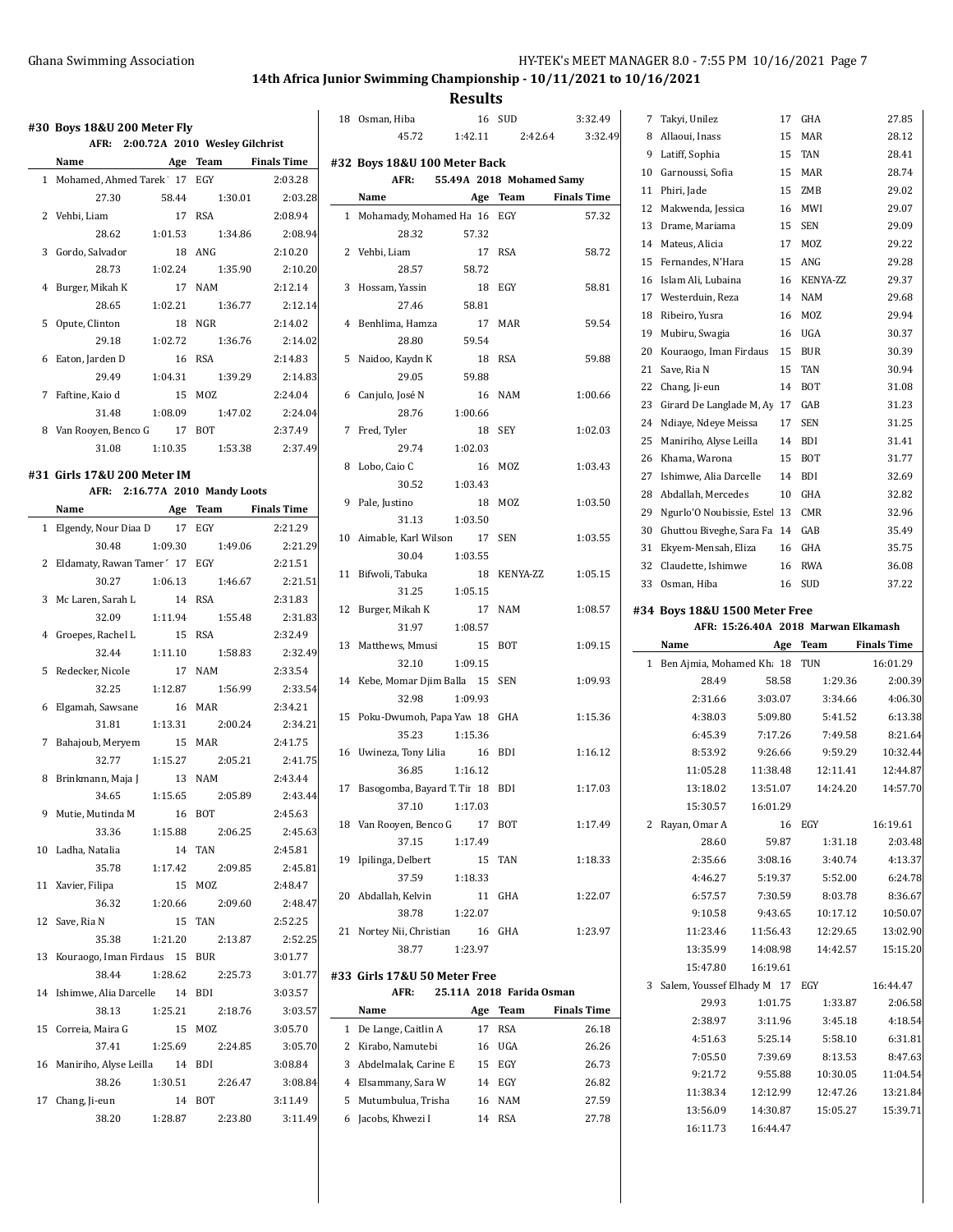**#36 Girls 17&U 200 Meter Fly**

# **14th Africa Junior Swimming Championship - 10/11/2021 to 10/16/2021**

**Results**

|             | (#34 Boys 18&U 1500 Meter Free)          |          |            |                     |
|-------------|------------------------------------------|----------|------------|---------------------|
| $4^{\circ}$ | Pillay, Leshen A                         | 17       | RSA        | 17:06.39            |
|             | 29.22                                    | 1:01.39  | 1:34.49    | 2:08.17             |
|             | 2:42.15                                  | 3:16.38  | 3:50.23    | 4:24.67             |
|             | 4:59.14                                  | 5:33.93  | 6:08.46    | 6:42.99             |
|             | 7:17.29                                  | 7:52.03  | 8:26.63    | 9:01.38             |
|             | 9:35.88                                  | 10:10.67 | 10:45.01   | 11:20.10            |
|             | 11:54.50                                 | 12:29.42 | 13:04.19   | 13:39.02            |
|             | 14:14.13                                 | 14:49.19 | 15:23.46   | 15:58.33            |
|             | 16:32.59                                 | 17:06.39 |            |                     |
| 5           | Payet, Damien                            | 18       | SEY        | 17:20.30            |
|             | 30.96                                    | 1:04.55  | 1:39.09    | 2:13.90             |
|             | 2:48.46                                  | 3:23.54  | 3:58.19    | 4:33.13             |
|             | 5:08.17                                  | 5:43.00  | 6:17.65    | 6:52.59             |
|             | 7:27.66                                  | 8:02.96  | 8:37.55    | 9:12.59             |
|             | 9:47.96                                  | 10:23.17 | 10:58.35   | 11:32.97            |
|             | 12:08.03                                 | 12:43.13 | 13:18.19   | 13:53.36            |
|             | 14:28.50                                 | 15:03.43 | 15:38.38   | 16:13.11            |
|             | 16:47.35                                 | 17:20.30 |            |                     |
| 6           | Wright, Keegan                           | 15       | <b>RSA</b> | 17:34.41            |
|             | 30.89                                    | 1:05.51  | 1:40.72    | 2:16.20             |
|             | 2:51.89                                  | 3:26.91  | 4:02.71    | 4:38.14             |
|             | 5:14.03                                  | 5:49.77  | 6:25.24    | 7:01.31             |
|             | 7:36.92                                  | 8:12.71  | 8:48.44    | 9:24.10             |
|             | 9:59.78                                  | 10:35.09 | 11:10.49   | 11:46.20            |
|             | 12:21.37                                 | 12:56.66 | 13:31.63   | 14:06.67            |
|             | 14:41.96                                 | 15:17.46 | 15:52.63   | 16:27.83            |
|             | 17:02.77                                 | 17:34.41 |            |                     |
| 7           | El Fallaki Achraf, Ilia 15               |          | MAR        | 18:01.54            |
|             | 31.04                                    | 1:05.33  | 1:41.11    | 2:15.93             |
|             | 2:51.61                                  | 3:26.72  | 4:02.31    | 4:38.22             |
|             | 5:14.15                                  | 5:50.03  | 6:25.42    | 7:01.36             |
|             | 7:37.21                                  | 8:12.90  | 8:48.83    | 9:24.52             |
|             | 10:00.22                                 | 10:35.71 | 11:11.16   | 11:47.62            |
|             | 12:24.56                                 | 13:02.27 | 13:39.98   | 14:17.40            |
|             | 14:55.47                                 | 15:33.47 | 16:11.00   | 16:48.01            |
|             | 17:25.78                                 | 18:01.54 |            |                     |
| 8           | Nguichie Fotso Tache, Hu 14 CMR<br>33.81 | 1:12.88  | 1:54.97    | 21:49.45<br>2:39.06 |
|             | 3:22.89                                  | 4:08.07  | 4:52.98    | 5:38.19             |
|             | 6:23.56                                  | 7:08.38  | 7:52.90    | 8:37.81             |
|             | 9:21.65                                  | 10:05.97 | 10:50.04   | 11:34.10            |
|             | 12:18.02                                 | 13:02.50 | 13:45.40   | 14:28.28            |
|             | 15:10.98                                 | 15:55.32 | 16:39.75   | 17:24.21            |
|             | 18:07.43                                 | 18:50.29 | 19:38.38   | 20:22.03            |
|             | 21:06.59                                 | 21:49.45 |            |                     |
| 9           | Souleymane, Napare 16 BUR                |          |            | 22:01.94            |
|             | 33.54                                    | 1:10.23  | 1:49.83    | 2:31.37             |
|             | 3:13.89                                  | 3:57.07  | 4:40.25    | 5:24.54             |
|             | 6:08.79                                  | 6:54.28  | 7:38.81    | 8:24.16             |
|             | 9:09.71                                  | 9:55.31  | 10:39.55   | 11:25.34            |
|             | 12:10.91                                 | 12:56.03 | 13:41.46   | 14:26.98            |
|             | 15:12.82                                 | 15:59.08 | 16:45.07   | 17:30.99            |
|             | 18:16.70                                 | 19:03.37 | 19:50.33   | 20:36.17            |
|             | 21:19.76                                 | 22:01.94 |            |                     |
|             |                                          |          |            |                     |

|                | 10 Nguichie K. Kamogne, Gic 14 CMR |          |          | 23:29.08 |
|----------------|------------------------------------|----------|----------|----------|
|                | 34.19                              | 1:11.97  | 1:54.64  | 2:39.82  |
| 7              | 3:24.93                            | 4:10.13  | 4:54.93  | 5:38.73  |
| 7              | 6:23.35                            | 7:06.98  | 7:52.00  | 8:37.07  |
| ۹l             | 9:22.07                            | 10:08.39 | 10:55.26 | 11:41.38 |
| 8              | 12:29.49                           | 13:18.53 | 14:10.16 | 15:03.07 |
| $\overline{0}$ | 15:54.66                           | 16:48.53 | 17:41.06 | 18:34.06 |
| $\overline{2}$ | 19:26.47                           | 20:17.50 | 21:05.99 | 21:51.32 |
| 3              | 22:40.23                           | 23:29.08 |          |          |
|                |                                    |          |          |          |

#### **#35 Mixed 18&U 400 Meter Medley Relay AFR: 3:59.28A 2016 South Africa**

|   | Team                                                | Relay   |   |                             | <b>Finals Time</b> | Ę              |
|---|-----------------------------------------------------|---------|---|-----------------------------|--------------------|----------------|
| 1 | <b>RSA</b>                                          |         | A |                             | 4:00.83            |                |
|   | Doster, Bernelee W17                                |         |   | Randle, Matthew J M18       |                    |                |
|   | Brooks, Guy C M18                                   |         |   | Robertson, Hannah K W17     |                    |                |
|   | 32.04                                               | 1:06.92 |   | 1:36.38                     | 2:10.29            |                |
|   | 2:34.98                                             | 3:04.10 |   | 3:31.27                     | 4:00.83            |                |
| 2 | EGY                                                 |         | A |                             | 4:05.72            |                |
|   | Elsammany, Sara W W14                               |         |   | Mostafa, Mohannad Wagih     |                    |                |
|   | Elgendy, Nour Diaa D W17                            |         |   | Hossam. Yassin M18          |                    | #37            |
|   | 31.67                                               | 1:05.59 |   | 1:36.78                     | 2:11.73            |                |
|   | 2:41.05                                             | 3:15.52 |   | 3:38.81                     | 4:05.72            |                |
| 3 | <b>NAM</b>                                          |         | A |                             | 4:22.88            | 1              |
|   | Canjulo, José N M16                                 |         |   | Redecker, Nicole W17        |                    | 2              |
|   | Burger, Mikah K M17                                 |         |   | Mutumbulua, Trisha W16      |                    | ă              |
|   | 28.40                                               | 59.48   |   | 1:36.25                     | 2:19.67            | 4              |
|   | 2:47.66                                             | 3:19.70 |   | 3:49.38                     | 4:22.88            | 5              |
|   | 4 MAR                                               |         | A |                             | 4:29.26            | $\epsilon$     |
|   | Benhlima, Hamza M17                                 |         |   | Allaoui, Inass W15          |                    | 7              |
|   | Elgamah, Sawsane W16                                |         |   | El Fallaki Achraf, Ilia M15 |                    | ξ              |
|   | 29.41                                               | 59.65   |   | 1:37.75                     | 2:22.16            | Ç              |
|   | 2:53.12                                             | 3:29.95 |   | 3:58.71                     | 4:29.26            | 1(             |
| 5 | <b>MOZ</b>                                          |         | A |                             | 4:29.82            | 11             |
|   | Pale, Justino M18                                   |         |   | Lawrence, Matthew M18       |                    | 12             |
|   | Mateus, Alicia W17                                  |         |   | Ribeiro, Yusra W16          |                    | 13             |
|   | 31.45                                               | 1:03.91 |   | 1:34.83                     | 2:10.55            | 14             |
|   | 2:44.95                                             | 3:23.64 |   | 3:54.89                     | 4:29.82            | 15             |
| 6 | UGA                                                 |         | A |                             | 4:41.52            | 16             |
|   | Lumonya, Joshua M17                                 |         |   | Mubiru, Swagia W16          |                    | 17             |
|   | Steven, Magera M16                                  |         |   | Kirabo, Namutebi W16        |                    | $*18$          |
|   | 33.00                                               | 1:11.26 |   | 1:51.06                     | 2:35.87            | $*18$          |
|   | 3:03.61                                             | 3:39.17 |   | 4:09.00                     | 4:41.52            | 20             |
|   | 7 SEN                                               |         | A |                             | 4:49.61            | 21             |
|   | Kebe, Momar Djim Balla M. Dieye, Ndeye Thieufour W1 |         |   |                             |                    | 22             |
|   | Aimable, Karl Wilson M17                            |         |   | Drame, Mariama W15          |                    | 23             |
|   | 34.49                                               | 1:12.11 |   | 1:51.44                     | 2:38.46            | 24             |
|   | 3:06.72                                             | 3:41.79 |   | 4:14.16                     | 4:49.61            | 25             |
| 8 | <b>BOT</b>                                          |         | Α |                             | 4:50.35            | 26             |
|   | Matthews, Mmusi M15                                 |         |   | Ditlhogo, Amaru T W15       |                    | 27             |
|   | Mutie, Mutinda M W16                                |         |   | Van Rooyen, Benco G M17     |                    | $2\epsilon$    |
|   | 31.63                                               | 1:08.02 |   | 1:48.35                     | 2:35.02            | 2 <sup>c</sup> |
|   | 3:08.54                                             | 3:48.90 |   | 4:17.50                     | 4:50.35            | 30             |
| 9 | <b>TAN</b>                                          |         | A |                             | 4:53.09            | 31             |
|   | Save, Ria N W15                                     |         |   | Ipilinga, Delbert M15       |                    | 32             |
|   | Chengula, William M15                               |         |   | Latiff, Sophia W15          |                    | 33             |
|   | 38.89                                               | 1:19.70 |   | 1:55.53                     | 2:35.71            | 34             |
|   | 3:10.09                                             | 3:50.11 |   | 4:20.46                     | 4:53.09            |                |

|   | AFR: 2:11.97A 2010 Mandy Loots |         |                 |                    |
|---|--------------------------------|---------|-----------------|--------------------|
|   | Name                           |         | Age Team        | <b>Finals Time</b> |
|   | 1 McMorran, Leigh              | 17      | RSA             | 2:20.76            |
|   | 31.37                          | 1:07.19 | 1:43.57         | 2:20.76            |
| 2 | Bahajoub, Meryem               |         | 15 MAR          | 2:33.76            |
|   | 33.44                          | 1:12.54 | 1:53.04         | 2:33.76            |
|   | 3 Redecker, Nicole             |         | 17 NAM          | 2:36.15            |
|   | 32.71                          |         | 1:11.93 1:53.16 | 2:36.15            |
|   | 4 Mutie, Mutinda M             |         | 16 BOT          | 2:54.17            |
|   | 36.59                          |         | 1:21.56 2:07.54 | 2:54.17            |
|   | 5 Xavier, Filipa               |         | 15 MOZ          | 3:01.06            |
|   | 37.24                          | 1:22.36 | 2:10.95         | 3:01.06            |
|   | Elgendy, Nour Diaa D           | 17      | EGY             | DQ                 |
|   | 30.99                          | 1:06.93 | 1:44.90         | D <sub>0</sub>     |
|   | Elgamah, Sawsane               |         | 16 MAR          | <b>DNF</b>         |
|   | 33.20                          | 1:12.18 |                 |                    |
|   | Mc Laren, Sarah L              | 14      | <b>RSA</b>      | DNF                |
|   | 33.45                          | 1:14.65 |                 |                    |

#### **#37 Boys 18&U 50 Meter Free**

|                | AFR:                     |     | 22.39A 2016 Oussama Sahnoune |                    |
|----------------|--------------------------|-----|------------------------------|--------------------|
|                | Name                     | Age | Team                         | <b>Finals Time</b> |
| 1              | Brooks, Guy C            | 18  | RSA                          | 22.65              |
| $\overline{c}$ | Hossam, Yassin           | 18  | EGY                          | 22.78              |
| 3              | Khodry, Sohib K          | 18  | EGY                          | 23.42              |
| $\overline{4}$ | Holtzhausen, Luca D      | 17  | <b>RSA</b>                   | 23.78              |
| 5              | Lawrence, Matthew        | 18  | MOZ                          | 24.18              |
| 6              | Benhlima, Hamza          | 17  | MAR                          | 24.32              |
| 7              | Fred, Tyler              | 18  | <b>SEY</b>                   | 24.81              |
| 8              | Da Costa, Valentin       | 18  | MOZ                          | 24.87              |
| 9              | Opute, Clinton           | 18  | <b>NGR</b>                   | 25.14              |
| 10             | Jackson, Kow             | 18  | GHA                          | 25.21              |
| 11             | Bifwoli, Tabuka          | 18  | KENYA-ZZ                     | 25.23              |
| 12             | Lumonya, Joshua          | 17  | <b>UGA</b>                   | 25.27              |
| 13             | Pires, Djamel            | 18  | ANG                          | 25.93              |
| 14             | Ossai, Chukwunalu        | 17  | NGR                          | 25.98              |
| 15             | Ndiaye, Racine Madiop    | 15  | <b>SEN</b>                   | 26.28              |
| 16             | Matthews, Mmusi          | 15  | <b>BOT</b>                   | 26.36              |
| 17             | Steven, Magera           | 16  | <b>UGA</b>                   | 26.37              |
| $*18$          | Ndegwa, Stephen          | 18  | KENYA-ZZ                     | 26.75              |
| *18            | Makaya, Tichatonga       | 15  | ZIM                          | 26.75              |
| 20             | Poku-Dwumoh, Papa Yaw    | 18  | <b>GHA</b>                   | 27.24              |
| 21             | Souleymane, Napare       | 16  | <b>BUR</b>                   | 27.37              |
| 22             | Uwineza, Tony Lilia      | 16  | <b>BDI</b>                   | 27.41              |
| 23             | Diallo, Elhadi N'Gnane   | 18  | GUI                          | 27.52              |
| 24             | Alimanya, Ethan          | 15  | <b>TAN</b>                   | 27.69              |
| 25             | Camara, Fode Amara       | 16  | GUI                          | 27.84              |
| 26             | Van Rooyen, Benco G      | 17  | <b>BOT</b>                   | 27.89              |
| 27             | Houmed, Houssein Barka   | 17  | DJI                          | 28.01              |
| 28             | Nortey Nii, Christian    | 16  | GHA                          | 28.21              |
| 29             | Atamba Omba, Paul Bern   | 17  | CMR                          | 28.79              |
| 30             | Moosa, Muhammad Ali      | 16  | MWI                          | 28.87              |
| 31             | Chengula, William        | 15  | <b>TAN</b>                   | 29.21              |
| 32             | Basogomba, Bayard T. Tir | 18  | BDI                          | 29.32              |
| 33             | Bangura, Sheku A.        | 18  | <b>SLE</b>                   | 29.90              |
| 34             | Nguichie K. Kamogne, Gio | 14  | CMR                          | 29.91              |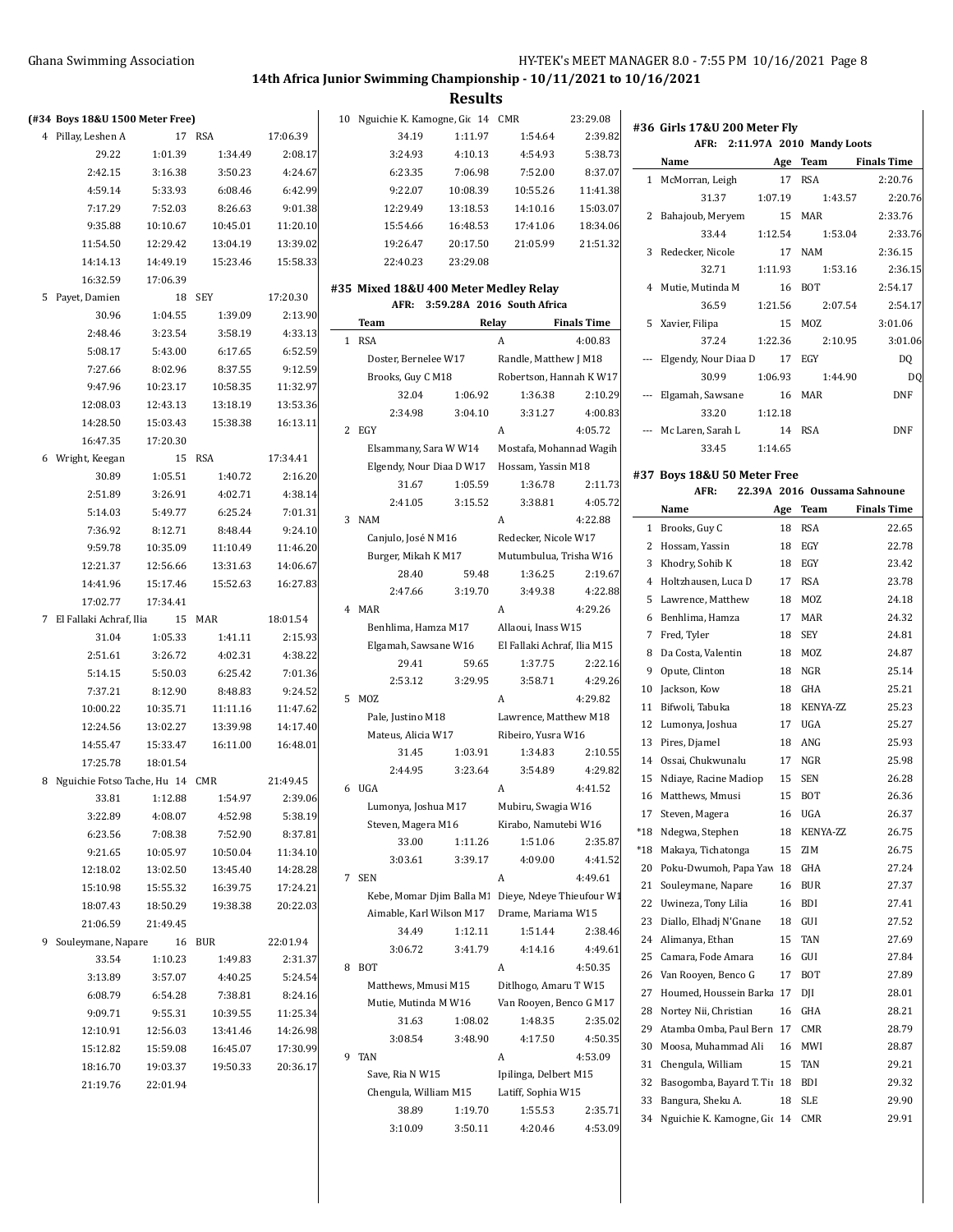# **14th Africa Junior Swimming Championship - 10/11/2021 to 10/16/2021**

|   | (#37 Boys 18&U 50 Meter Free)                                       |          |                       |                         |
|---|---------------------------------------------------------------------|----------|-----------------------|-------------------------|
|   | 35 Obama Nkara, Higinio Nc 18 GEQ                                   |          |                       | 30.89                   |
|   | 36 B. Yann Steeve, Some 15 BUR                                      |          |                       | 34.00                   |
|   | 37 Tengue, Terence                                                  |          | 16 CAF                | 38.96                   |
|   | --- Aimable, Karl Wilson 17 SEN                                     |          |                       | DQ                      |
|   |                                                                     |          |                       |                         |
|   | #38 Girls 17&U 200 Meter Back<br>AFR: 2:14.33A 2016 Mariella Venter |          |                       |                         |
|   | Name Age Team Finals Time                                           |          |                       |                         |
|   | 1 Doster, Bernelee                                                  |          | 17 RSA                | 2:23.26                 |
|   | 32.61                                                               |          | 1:08.52   1:45.57     | 2:23.26                 |
|   | 2 Morsy, Fareeda Amr A 16 EGY                                       |          |                       | 2:23.69                 |
|   | 33.10                                                               | 1:08.67  | 1:45.61               | 2:23.69                 |
|   | 3 Mohamed, Raghd M                                                  | 16 EGY   |                       | 2:23.71                 |
|   | 33.59                                                               | 1:10.79  | 1:47.71               | 2:23.71                 |
|   | 4 Garnoussi, Sofia                                                  | 15 MAR   |                       | 2:28.57                 |
|   | 34.78                                                               | 1:12.58  | 1:50.93               | 2:28.57                 |
|   | 5 Groepes, Rachel L                                                 | 15 RSA   |                       | 2:30.07                 |
|   | 35.31                                                               | 1:13.52  | 1:52.29               | 2:30.07                 |
|   | 6 Westerduin, Reza                                                  |          | 14 NAM                | 2:32.79                 |
|   | 34.63                                                               | 1:13.85  | 1:53.40               | 2:32.79                 |
|   | 7 Jennate, Rimi                                                     |          | 16 MAR                | 2:35.06                 |
|   | 36.48                                                               | 1:15.29  | 1:55.29               | 2:35.06                 |
|   | 8 Brinkmann, Maja J                                                 |          | 13 NAM                | 2:35.16                 |
|   | 36.04                                                               | 1:15.02  | 1:55.97               | 2:35.16                 |
|   | 9 Ladha, Natalia                                                    |          | 14 TAN                | 2:42.08                 |
|   | 38.27                                                               | 1:20.27  | 2:02.25               | 2:42.08                 |
|   | 10 Mutie, Mutinda M                                                 |          | 16 BOT                | 2:50.16                 |
|   |                                                                     |          | 39.79 1:22.50 2:05.76 | 2:50.16                 |
|   | 11 Save, Ria N                                                      |          | 15 TAN                | 2:52.58                 |
|   | 38.62                                                               |          | 1:22.74 2:08.64       | 2:52.58                 |
|   | 12 Fernandes, Sophie B 15 MOZ                                       |          |                       | 2:54.24                 |
|   | 38.74                                                               |          | 1:24.31 2:09.79       | 2:54.24                 |
|   | 13 Gil, Larissa F                                                   |          | 16 MOZ                | 2:55.11                 |
|   | 41.07                                                               |          |                       | 1:25.80 2:10.71 2:55.11 |
|   |                                                                     |          |                       |                         |
|   | #39 Boys 18&U 200 Meter IM                                          |          |                       |                         |
|   | AFR: 2:01.21A 2018 Mohamed Samy<br>Name                             |          |                       |                         |
|   |                                                                     | Age Team |                       | Finals Time             |
|   | 1 Randle, Matthew J 18 RSA 2:08.29                                  |          |                       |                         |
|   | 28.01                                                               |          | 1:02.84 1:37.80       | 2:08.29                 |
|   | 2 Mohamady, Mohamed Ha 16 EGY<br>27.34                              |          |                       | 2:10.52<br>2:10.52      |
|   |                                                                     | 1:01.01  | 1:40.94               |                         |
|   | 3 Benhlima, Hamza<br>27.73                                          |          | 17 MAR                | 2:10.89                 |
|   |                                                                     | 59.66    | 1:40.37<br>17 RSA     | 2:10.89                 |
|   | 4 Holtzhausen, Luca D                                               |          |                       | 2:11.51                 |
|   | 27.67                                                               | 1:02.38  | 1:41.08               | 2:11.51                 |
|   | 5 Canjulo, José N                                                   | 1:02.08  | 16 NAM                | 2:14.84                 |
|   | 27.50                                                               |          | 1:41.22               | 2:14.84                 |
| 6 | Lobo, Caio C                                                        |          | 16 MOZ                | 2:15.31                 |
|   | 27.97                                                               | 1:02.26  | 1:41.26               | 2:15.31                 |
|   | 7 Mohamed, Ahmed Tarek 17 EGY                                       |          |                       | 2:18.48                 |
|   | 27.39                                                               | 1:02.85  | 1:46.77<br>17 NAM     | 2:18.48                 |
|   | 8 Burger, Mikah K                                                   |          |                       | 2:18.71                 |
|   | 28.14                                                               | 1:04.43  | 1:46.36               | 2:18.71                 |
| 9 | Opute, Clinton                                                      |          | 18 NGR                | 2:21.73                 |
|   |                                                                     | 1:07.98  | 1:49.70               | 2:21.73                 |

| 10 Pale, Justino                   | 18                   | MOZ                                | 2:23.23             |
|------------------------------------|----------------------|------------------------------------|---------------------|
| 28.65 1:03.78                      |                      | 1:47.93                            | 2:23.23             |
| 11 Ossai, Chukwunalu               | 17                   | <b>NGR</b>                         | 2:25.62             |
| 28.00                              | 1:07.86              | 1:49.37                            | 2:25.62             |
| 12 Matthews, Mmusi                 | 15                   | BOT                                | 2:32.17             |
| 29.36                              | 1:11.11              | 1:55.73                            | 2:32.17             |
| 13 Ipilinga, Delbert               | 15                   | TAN                                | 2:40.40             |
| 34.75                              | 1:18.45              | 2:02.62                            | 2:40.40             |
| 14 Van Rooyen, Benco G 17          |                      | BOT                                | 2:40.52             |
|                                    | 31.67 1:13.07        | 2:05.36                            | 2:40.52             |
| 15 Uwineza, Tony Lilia 16          |                      | <b>BDI</b>                         | 2:42.56             |
| 32.16                              |                      | 1:16.75 2:06.09                    | 2:42.56             |
| 16 Basogomba, Bayard T. Tir 18 BDI |                      |                                    | 2:48.17             |
| 31.57                              | 1:16.39              | 2:08.11                            | 2:48.17             |
| 17 Houmed, Houssein Barka 17 DJI   |                      |                                    | 2:51.82             |
| 35.13                              | 1:17.84              | 2:13.00                            | 2:51.82             |
| 18 Ankrah, Titus                   |                      | 16 GHA                             | 3:03.02             |
| 32.52                              | 1:20.16              | 2:15.12                            | 3:03.02             |
| 19 Sabah Kekeli, Colin             | 15 GHA               |                                    | 3:03.04             |
| 34.97                              | 1:20.34              | 2:23.58                            | 3:03.04             |
| --- Gordo, Salvador                | 18 ANG               |                                    | DQ                  |
|                                    |                      | 28.32 1.06.91 1.49.73              | DQ                  |
|                                    |                      |                                    |                     |
| #40 Girls 17&U 1500 Meter Free     |                      |                                    |                     |
|                                    |                      | AFR: 16:46.46A 2012 Michelle Weber |                     |
| Name Age Team Finals Time          |                      |                                    |                     |
| 1 Van Rensburg, Catherine 17 RSA   |                      |                                    | 17:08.04            |
| 30.05<br>2:44.26                   | 1:02.85<br>3:18.81   | 1:36.27                            | 2:09.98             |
| 5:02.10                            |                      | 3:53.18                            | 4:27.61             |
| 7:21.65                            | 5:36.97<br>7:56.65   | 6:11.66                            | 6:46.96<br>9:05.88  |
| 9:40.81                            | 10:15.78             | 8:31.09<br>10:50.40                | 11:25.44            |
| 11:59.88                           | 12:34.49             | 13:08.88                           | 13:43.37            |
| 14.17.29 14.51.77                  |                      |                                    | 15:26.15  16:00.62  |
| 16:34.46                           | 17:08.04             |                                    |                     |
| 2 McMorran, Leigh                  |                      | 17 RSA                             | 17:10.68            |
| 29.77                              | 1:02.25              | 1:35.51                            | 2:09.54             |
| 2:44.19                            | 3:18.89              | 3:53.38                            | 4:27.88             |
| 5:02.70                            | 5:37.62              | 6:12.19                            | 6:47.13             |
| 7:21.73                            | 7:56.51              | 8:30.95                            | 9:05.91             |
|                                    |                      |                                    | 11:25.47            |
|                                    |                      |                                    |                     |
| 9:40.72                            | 10:15.60             | 10:50.35                           |                     |
| 12:00.37                           | 12:35.78             | 13:10.34                           | 13:45.57            |
| 14:20.31                           | 14:55.57             | 15:29.57                           | 16:03.71            |
| 16:37.34 17:10.68                  |                      |                                    |                     |
| 3 Hamed, Lojine Abdalla A 17 EGY   |                      |                                    | 17:53.82            |
| 31.31                              | 1:05.87              | 1:40.71                            | 2:15.49             |
| 2:50.07                            |                      | 3.25.41 4.00.28                    | 4:35.73<br>6:57.97  |
|                                    |                      | 5:10.66 5:46.19 6:21.87            |                     |
| 7:33.52<br>9:57.04                 | 8:09.54              | 8:45.17                            | 9:21.36             |
|                                    | 10:33.60             | 11:09.99                           | 11:47.19            |
| 12:23.50<br>14:51.64               | 13:00.46             | 13:37.29                           | 14:14.51            |
| 17:18.10                           | 15:28.39<br>17:53.82 |                                    | 16:04.75   16:42.02 |
|                                    |                      |                                    |                     |
|                                    |                      |                                    |                     |
|                                    |                      |                                    |                     |

| 4 | Boulakbèche, Jamila                           | 15       | TUN                               | 18:20.07           |
|---|-----------------------------------------------|----------|-----------------------------------|--------------------|
|   | 32.02                                         | 1:06.59  | 1:41.39                           | 2:16.77            |
|   | 2:51.70                                       | 3:26.95  | 4:02.19                           | 4:37.80            |
|   | 5:13.32                                       | 5:49.48  | 6:26.07                           | 7:02.97            |
|   | 7:39.99                                       | 8:17.46  | 8:54.97                           | 9:32.34            |
|   | 10:10.14                                      | 10:48.04 | 11:26.31                          | 12:04.66           |
|   | 12:42.69                                      | 13:20.96 | 13:59.23                          | 14:37.67           |
|   | 15:15.56                                      | 15:53.72 | 16:31.45                          | 17:08.27           |
|   | 17:44.41                                      | 18:20.07 |                                   |                    |
| 5 | Hassanin, Sarah Bahaa M 16                    |          | EGY                               | 19:00.39           |
|   | 32.00                                         | 1:07.30  | 1:43.20                           | 2:19.90            |
|   | 2:56.61                                       | 3:34.04  | 4:11.49                           | 4:48.72            |
|   | 5:24.82                                       | 6:03.10  | 6:41.46                           | 7:19.64            |
|   | 7:58.25                                       | 8:37.50  | 9:16.23                           | 9:55.24            |
|   | 10:33.60                                      | 11:12.85 | 11:51.81                          | 12:31.17           |
|   | 13:10.06                                      | 13:49.27 | 14:28.25                          | 15:08.02           |
|   | 15:46.62                                      | 16:25.94 | 17:04.70                          | 17:43.87           |
|   | 18:21.97                                      | 19:00.39 |                                   |                    |
| 6 | Islam Ali, Lubaina                            | 16       | KENYA-ZZ                          | 19:47.74           |
|   | 33.39                                         | 1:09.92  | 1:47.58                           | 2:25.85            |
|   | 3:04.89                                       | 3:43.54  | 4:22.80                           |                    |
|   | 5:41.56                                       | 6:20.90  | 7:01.77                           | 7:40.89            |
|   | 8:21.37                                       | 9:01.60  | 9:42.22                           | 10:22.24           |
|   | 11:03.46                                      | 11:43.25 | 12:24.66                          | 13:04.33           |
|   | 13:45.60                                      | 14:25.83 | 15:07.52                          | 15:47.91           |
|   | 16:29.05                                      | 17:09.05 | 17:50.12                          | 18:29.88           |
|   | 19:09.99                                      | 19:47.74 |                                   |                    |
|   | #41 Girls 17&U 400 Meter Medley Relay         |          |                                   |                    |
|   |                                               |          | AFR: 4:09.53A 2010 South Africa   |                    |
|   | Team                                          |          | Relay                             | <b>Finals Time</b> |
| 1 | EGY                                           |          | A                                 | 4:20.80            |
|   | Elsammany, Sara W 14                          |          | Elgendy, Nour Diaa D 17           |                    |
|   | Eldamaty, Rawan Tamer T . Abdalla, Gihan A 17 |          |                                   |                    |
|   |                                               |          | $2212$ $1.0660$ $1.0026$ $2.1010$ |                    |

|                      | 32.12                | 1:06.60             | 1:40.26                   | 2:19.10                |  |  |
|----------------------|----------------------|---------------------|---------------------------|------------------------|--|--|
|                      | 2:48.63              | 3:22.20             | 3:50.06                   | 4:20.80                |  |  |
| $\overline{2}$       | <b>RSA</b>           |                     | A                         | 4:21.79                |  |  |
|                      | Doster, Bernelee 17  |                     | Van Rensburg, Catherine F |                        |  |  |
|                      | Groepes, Rachel L 15 |                     |                           | Robertson, Hannah K 17 |  |  |
|                      | 32.05                | 1:06.11             | 1:39.66                   | 2:18.25                |  |  |
|                      | 2:49.23              | 3:25.02             | 3:52.06                   | 4:21.79                |  |  |
| 3                    | <b>MAR</b>           |                     | A                         | 4:43.69                |  |  |
|                      | Jennate, Rimi 16     |                     | Allaoui, Inass 15         |                        |  |  |
|                      | Bahajoub, Meryem 15  |                     | Garnoussi, Sofia 15       |                        |  |  |
|                      | 34.63                | 1:11.38             | 1:49.62                   | 2:31.82                |  |  |
|                      | 3:04.14              | 3:42.06             | 4:11.42                   | 4:43.69                |  |  |
| 4                    | <b>NAM</b>           |                     | A                         | 4:48.33                |  |  |
| Brinkmann, Maja J 13 |                      | Redecker, Nicole 17 |                           |                        |  |  |
|                      | Westerduin, Reza 14  |                     | Mutumbulua, Trisha 16     |                        |  |  |
|                      | 35.61                | 1:14.16             | 1:51.44                   | 2:34.26                |  |  |
|                      | 3:06.82              | 3:45.69             | 4:14.45                   | 4:48.33                |  |  |
| 5                    | MOZ                  |                     | A                         | 5:17.61                |  |  |
|                      | Xavier, Filipa 15    |                     | Gil, Larissa F 16         |                        |  |  |
|                      | Mateus, Alicia 17    |                     | Ribeiro, Yusra 16         |                        |  |  |
|                      | 37.57                | 1:19.16             | 2:04.83                   | 2:57.51                |  |  |
|                      | 3:31.07              | 4:10.50             | 4:41.51                   | 5:17.61                |  |  |